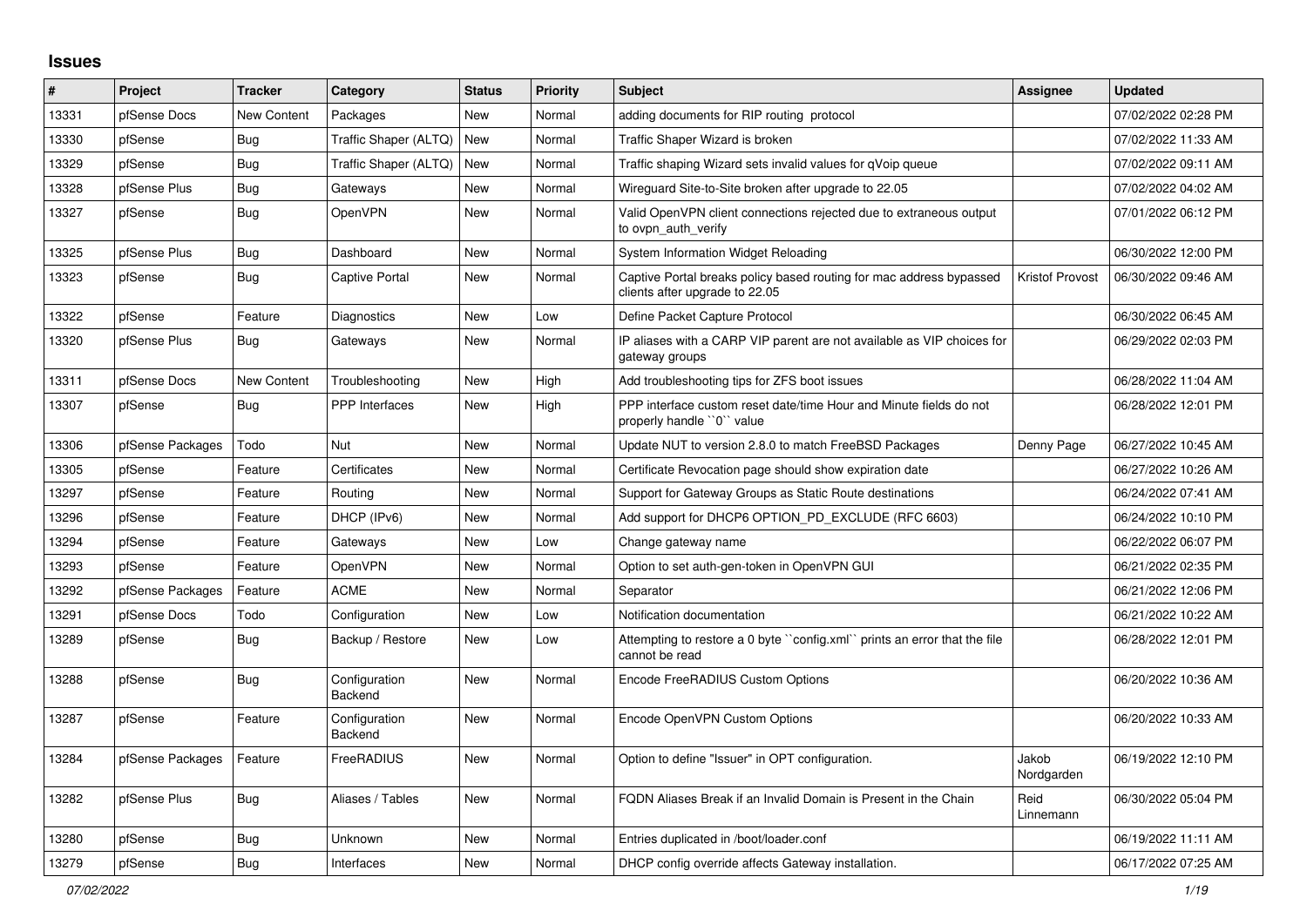| $\sharp$ | Project          | <b>Tracker</b> | Category                  | <b>Status</b> | <b>Priority</b> | <b>Subject</b>                                                                                                                              | Assignee            | <b>Updated</b>      |
|----------|------------------|----------------|---------------------------|---------------|-----------------|---------------------------------------------------------------------------------------------------------------------------------------------|---------------------|---------------------|
| 13277    | pfSense          | Bug            | <b>IGMP Proxy</b>         | New           | Normal          | IGMP Proxy webConfigurator Page Always Produces Error                                                                                       |                     | 06/16/2022 07:50 PM |
| 13276    | pfSense          | Bug            | <b>IGMP Proxy</b>         | New           | Normal          | IGMP Proxy Error Message for Logging Links to System Log Instead<br>of Routing Log                                                          |                     | 06/16/2022 07:48 PM |
| 13273    | pfSense          | Bug            | DHCP (IPv4)               | New           | Normal          | dhclient can use conflicting recorded leases                                                                                                |                     | 06/14/2022 11:07 AM |
| 13267    | pfSense          | Bug            | OpenVPN                   | New           | Normal          | dpinger continues to run on OpenVPN gateway after OpenVPN service<br>is stopped.                                                            |                     | 06/12/2022 02:49 PM |
| 13264    | pfSense          | Feature        | <b>IPsec</b>              | New           | Normal          | IPSec Phase2 select multiple PFS key groups                                                                                                 |                     | 06/10/2022 04:29 PM |
| 13263    | pfSense          | Bug            | DHCP (IPv4)               | New           | Low             | Deleting a static DHCP entry when the related IP is not in the arp table<br>spams the log                                                   |                     | 06/10/2022 11:18 AM |
| 13260    | pfSense          | Feature        | Authentication            | New           | Normal          | Add support for OpenVPN static-challenge                                                                                                    |                     | 06/09/2022 02:04 PM |
| 13256    | pfSense          | Feature        | DHCP (IPv4)               | New           | Normal          | Better handling of duplicate IPs in static DHCP assignments                                                                                 |                     | 06/11/2022 04:51 PM |
| 13255    | pfSense Packages | Todo           | OpenVPN Client<br>Export  | New           | Normal          | Set PKCS#12 algorithm when exporting OpenVPN ZIP or Windows<br>bundles                                                                      | Jim Pingle          | 06/08/2022 10:37 AM |
| 13254    | pfSense          | Bug            | <b>DNS Resolver</b>       | New           | Normal          | DNS resolver does not update "unbound.conf" file during link down<br>events                                                                 |                     | 06/28/2022 12:01 PM |
| 13253    | pfSense          | Bug            | DHCP (IPv6)               | New           | Normal          | dhcp6c" is not restarted when applying settings when multiple WANs<br>are configured for DHCP6                                              |                     | 06/28/2022 12:01 PM |
| 13252    | pfSense          | Bug            | Upgrade                   | New           | Normal          | reduce frequency of php-fpm socket connection attempts from<br>check_reload_status                                                          |                     | 06/12/2022 11:11 AM |
| 13250    | pfSense          | Todo           | DHCP (IPv4)               | New           | Very Low        | Clean up DHCP Server option language                                                                                                        | Jim Pingle          | 06/28/2022 12:01 PM |
| 13249    | pfSense          | Bug            | Console Menu              | New           | Normal          | Running playback comands multiple times results in PHP error                                                                                |                     | 06/06/2022 07:02 AM |
| 13248    | pfSense          | Regression     | DHCP (IPv6)               | New           | Normal          | IPv6 Router Advertisements runs when config.xml does not contain an<br>entry for the interface                                              |                     | 06/05/2022 07:44 PM |
| 13247    | pfSense Packages | Bug            | open-vm-tools             | New           | Low             | Open-VM-Tools service actions do not work                                                                                                   |                     | 06/05/2022 07:09 PM |
| 13246    | pfSense Packages | Feature        | iperf                     | New           | Normal          | iperf3 service controls do not work                                                                                                         |                     | 06/05/2022 06:51 PM |
| 13244    | pfSense          | Feature        | Web Interface             | <b>New</b>    | Normal          | Add help text under Timezone settings in the GUI                                                                                            |                     | 06/03/2022 01:00 PM |
| 13242    | pfSense          | Feature        | <b>Gateway Monitoring</b> | New           | Normal          | Enhancements to static route creation/deletion for dpinger monitor IPs                                                                      |                     | 06/03/2022 11:20 AM |
| 13240    | pfSense          | Bug            | Rules / NAT               | New           | Normal          | User is forced to pick an NPt destination IPv6 prefix length even when<br>choosing a drop-down entry which contains a defined prefix length | Jim Pingle          | 06/28/2022 12:01 PM |
| 13237    | pfSense          | Bug            | DHCP (IPv6)               | New           | Normal          | dhcp6c script cannot be executed safely                                                                                                     |                     | 06/01/2022 11:20 AM |
| 13236    | pfSense Docs     | Todo           | Products                  | New           | Normal          | Document link speed limitations with igc and ix on 6100/4100                                                                                |                     | 05/31/2022 05:53 PM |
| 13228    | pfSense          | <b>Bug</b>     | Interfaces                | New           | Normal          | Recovering interface gateway may not be added back into gateway<br>groups and rules when expected                                           | Jim Pingle          | 06/29/2022 04:31 PM |
| 13227    | pfSense          | Feature        | <b>IPsec</b>              | New           | High            | Enable IPSec Virtual IP Pool assignment by Radius for Mobile Users -<br>SIMPLE FIX                                                          |                     | 05/27/2022 10:15 AM |
| 13225    | pfSense          | Bug            | Interfaces                | New           | Normal          | Bridges with QinQ interfaces not properly set up at boot                                                                                    | <b>Viktor Gurov</b> | 06/28/2022 12:01 PM |
| 13224    | pfSense          | Bug            | Notifications             | New           | Normal          | Email notification flood when UPS (NUT) and WAN send notifications                                                                          |                     | 05/27/2022 01:58 AM |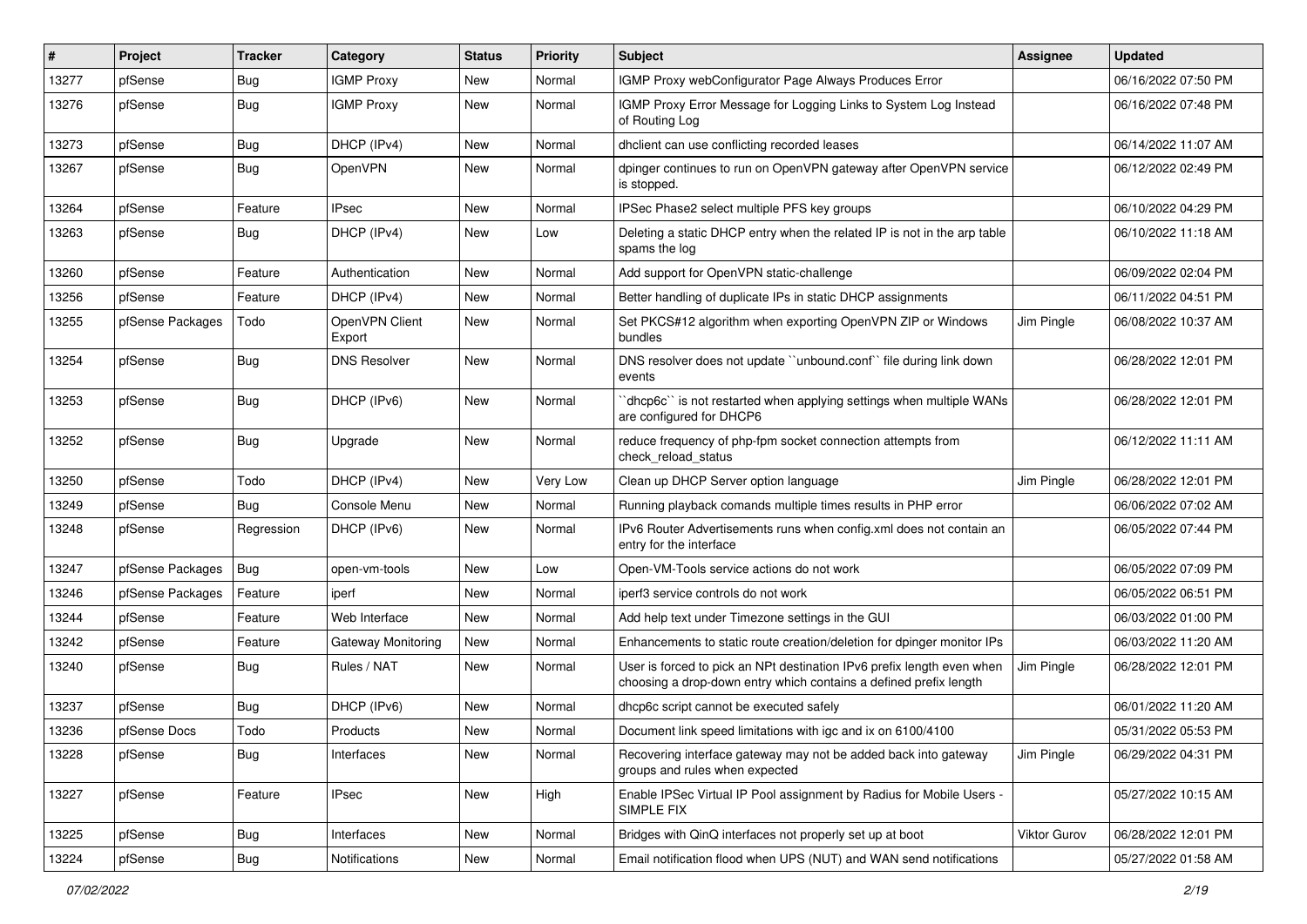| $\vert$ # | Project          | <b>Tracker</b> | Category              | <b>Status</b> | <b>Priority</b> | Subject                                                                                                                             | <b>Assignee</b>     | <b>Updated</b>      |
|-----------|------------------|----------------|-----------------------|---------------|-----------------|-------------------------------------------------------------------------------------------------------------------------------------|---------------------|---------------------|
| 13222     | pfSense          | Bug            | UPnP/NAT-PMP          | New           | Normal          | CARP IP does not listen for NAT-PMP packets                                                                                         |                     | 05/26/2022 02:28 PM |
| 13220     | pfSense          | Feature        | <b>Captive Portal</b> | New           | Very Low        | Voucher per-roll bandwidth restrictions and traffic quotas                                                                          |                     | 05/26/2022 08:16 AM |
| 13219     | pfSense          | Feature        | <b>Captive Portal</b> | New           | Very Low        | Enable/Disable single voucher roll                                                                                                  |                     | 05/26/2022 08:14 AM |
| 13217     | pfSense          | Bug            | DHCP (IPv4)           | New           | Normal          | dhclient using default pid file location which does not exist                                                                       | <b>Viktor Gurov</b> | 05/26/2022 08:09 AM |
| 13209     | pfSense Packages | Bug            | pfBlockerNG           | New           | Low             | Parsing Filter log by pfBlockerNG creates IP Block log with<br>Source/Destination mixed up or wrong Direcion                        | Viktor Gurov        | 05/25/2022 03:50 AM |
| 13207     | pfSense Packages | Feature        | pfBlockerNG           | New           | Normal          | The feed column on the Alerts page is confusing                                                                                     |                     | 05/24/2022 04:56 AM |
| 13206     | pfSense Plus     | Bug            | Hardware / Drivers    | New           | Normal          | SG-3100 LED GPIO hangs                                                                                                              |                     | 06/11/2022 07:01 PM |
| 13202     | pfSense Packages | Bug            | pfBlockerNG           | New           | Normal          | Missing Protocols on IP Feed Groups Advanced Inbound/Outbound<br>Firewall Rule settings                                             |                     | 05/23/2022 08:58 AM |
| 13201     | pfSense Packages | Feature        | pfBlockerNG           | New           | Normal          | Add FireHol Security IP Feeds                                                                                                       |                     | 05/23/2022 06:34 AM |
| 13200     | pfSense Packages | Feature        | pfBlockerNG           | New           | Normal          | <b>Custom DNS Servers for Alert settings</b>                                                                                        |                     | 05/23/2022 06:16 AM |
| 13199     | pfSense Packages | Feature        | pfBlockerNG           | New           | Normal          | Feed groups should not have the first listing in the group bar                                                                      |                     | 05/23/2022 06:03 AM |
| 13198     | pfSense Packages | Feature        | pfBlockerNG           | New           | Normal          | Dark Theme Styling issues - Alerts White bar                                                                                        |                     | 05/23/2022 06:05 AM |
| 13197     | pfSense Packages | Feature        | pfBlockerNG           | New           | Normal          | Put a Single donation link and a proper patreon lin in the pfBlocker<br>Support Banner / Widget                                     |                     | 05/23/2022 05:35 AM |
| 13196     | pfSense Packages | Feature        | pfBlockerNG           | New           | Normal          | remove NoVirusThanks feed                                                                                                           |                     | 05/23/2022 06:05 AM |
| 13195     | pfSense Packages | Feature        | pfBlockerNG           | New           | Normal          | Dedicated website for Feed mangement - Community Driven                                                                             |                     | 05/23/2022 05:22 AM |
| 13194     | pfSense Packages | Bug            | pfBlockerNG           | New           | Normal          | Remove dead Malc0de feed                                                                                                            |                     | 05/23/2022 05:16 AM |
| 13187     | pfSense Docs     | Correction     | Virtualization        | New           | Normal          | Azure Frequently asked questions                                                                                                    |                     | 07/01/2022 07:21 AM |
| 13180     | pfSense Packages | Bug            | pfBlockerNG           | New           | High            | High CPU Utilization with pfb_filter <sup>[]</sup> since PfBlockerNG update to devel<br>$3.1.0 - 4$                                 |                     | 06/14/2022 08:00 AM |
| 13179     | pfSense Packages | Feature        | pfBlockerNG           | New           | High            | Search based on CIDR                                                                                                                |                     | 05/17/2022 09:45 AM |
| 13168     | pfSense          | Feature        | Dashboard             | New           | Low             | Multiple Dashboard views for a single user                                                                                          |                     | 05/16/2022 07:53 AM |
| 13167     | pfSense          | Bug            | Dynamic DNS           | New           | Normal          | phpDynDNS: DigitalOcean ddns update fails (bad request, invalid<br>character '-' in request_id)                                     |                     | 06/16/2022 09:30 PM |
| 13161     | pfSense          | Feature        | Web Interface         | New           | Very Low        | FLASH PORT'S LED button, to help quickly find port that need to be<br>connected to patch&cable                                      |                     | 05/14/2022 06:35 AM |
| 13159     | pfSense          | Todo           | Web Interface         | New           | Very Low        | Decrease distance between img-buttons in webGUI to eliminate<br>mistake entry                                                       |                     | 05/14/2022 06:52 AM |
| 13158     | pfSense          | <b>Bug</b>     | Web Interface         | New           | Normal          | Input validation error when applying limiter changes                                                                                |                     | 05/14/2022 05:32 PM |
| 13156     | pfSense Packages | Regression     | pfBlockerNG           | New           | Normal          | pfBlockerNG IP block stats do not work                                                                                              |                     | 07/02/2022 10:58 AM |
| 13144     | pfSense          | <b>Bug</b>     | Rules / NAT           | New           | Very Low        | Firewall rule entries can get out of sync when entries are deleted while<br>other administrators are editing entries simultaneously |                     | 05/10/2022 07:26 AM |
| 13141     | pfSense Packages | Bug            | squidguard            | New           | Normal          | wrong page squidguard block                                                                                                         |                     | 05/09/2022 05:33 PM |
| 13138     | pfSense Packages | Feature        | pfBlockerNG           | New           | Normal          | DNS over HTTPS/TLS Blocking should be removed from SafeSearch                                                                       |                     | 05/07/2022 02:52 AM |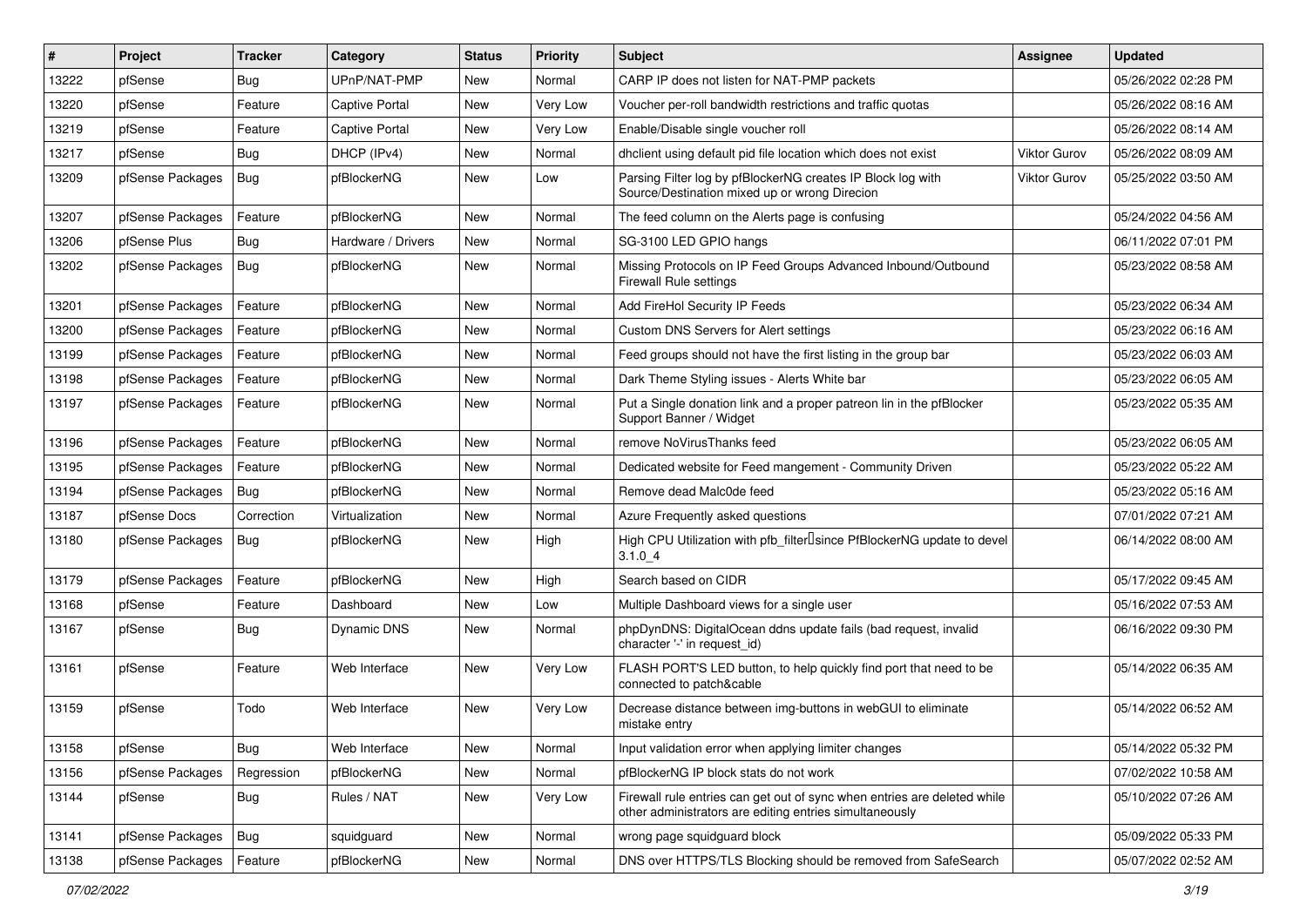| #     | Project          | <b>Tracker</b> | Category                        | <b>Status</b> | <b>Priority</b> | <b>Subject</b>                                                                                              | <b>Assignee</b>     | <b>Updated</b>      |
|-------|------------------|----------------|---------------------------------|---------------|-----------------|-------------------------------------------------------------------------------------------------------------|---------------------|---------------------|
| 13137 | pfSense Packages | Feature        | pfBlockerNG                     | New           | Normal          | ckuethe/doh-blocklist.txt add to DoH feeds                                                                  |                     | 05/07/2022 02:39 AM |
| 13136 | pfSense Packages | Feature        | pfBlockerNG                     | New           | Normal          | Add crypt0rr DNS-over-HTTPS (DOH) provider list feeds                                                       |                     | 05/07/2022 02:27 AM |
| 13135 | pfSense Packages | Feature        | pfBlockerNG                     | New           | Normal          | Add dibdot DoH-IP-blocklists feeds                                                                          | Viktor Gurov        | 05/08/2022 01:50 AM |
| 13132 | pfSense          | Bug            | Backup / Restore                | New           | Normal          | Two SSHDATA Sections in Restored Config Breaks Unit                                                         | Jim Pingle          | 06/29/2022 07:53 AM |
| 13128 | pfSense Packages | Bug            | Zabbix                          | New           | Normal          | Zabbix Agent 6: HA Server Setup                                                                             |                     | 05/05/2022 01:55 AM |
| 13110 | pfSense          | Bug            | CARP                            | New           | Very Low        | changing CARP VIP address does not update outbound NAT interface                                            |                     | 05/03/2022 02:52 PM |
| 13108 | pfSense Docs     | Todo           | Installation / Upgrades         | New           | Normal          | ZFS filesystem implications                                                                                 | Jim Pingle          | 04/27/2022 03:18 PM |
| 13102 | pfSense          | Bug            | IPsec                           | New           | Normal          | Deleting an IPSec tunnel doesn't destroy the SA (SADs/SPDs), causes<br>crash in status_ipsec.php            | <b>Viktor Gurov</b> | 06/28/2022 12:01 PM |
| 13091 | pfSense          | Feature        | <b>OpenVPN</b>                  | New           | Normal          | RFE: Ability to specify the order of OpenVPN Authentication servers                                         |                     | 04/22/2022 04:30 PM |
| 13090 | pfSense          | Bug            | OpenVPN                         | New           | Normal          | OpenVPN: do not use legacy deprecated netbios settings                                                      | Jim Pingle          | 04/22/2022 11:19 AM |
| 13089 | pfSense          | Bug            | OpenVPN                         | New           | Normal          | OpenVPN: fix some netbios options were preserved even if teh<br>Netbios option was unchecked                | Jim Pingle          | 04/22/2022 11:06 AM |
| 13088 | pfSense          | Bug            | OpenVPN                         | New           | Normal          | OpenVPN Client Overrides: properly hide/show form fields                                                    | Jim Pingle          | 06/08/2022 09:15 AM |
| 13087 | pfSense          | Bug            | OpenVPN                         | New           | Normal          | OpenVPN Server: hide WINS servers list when netbios option is<br>unchecked while WINS servers is checked    |                     | 04/22/2022 10:29 AM |
| 13076 | pfSense          | Bug            | Gateway Monitoring              | New           | Normal          | Marking a gateway as down does not affect IPsec entries using<br>gateway groups                             |                     | 06/28/2022 12:01 PM |
| 13074 | pfSense Plus     | Bug            | Cryptographic<br><b>Modules</b> | New           | Normal          | AES-GCM with SafeXcel on Netgate 2100 causes MBUF overload                                                  |                     | 06/12/2022 11:14 AM |
| 13073 | pfSense Packages | Bug            | Squid                           | New           | Normal          | ClamAV - clamd dies with high CPU load and thus the C-ICAP of<br>squid-reverse proxy causes http:500 errors |                     | 04/19/2022 05:38 AM |
| 13068 | pfSense          | Bug            | Aliases / Tables                | New           | Normal          | Error loading rules when URL Table IPs content is empty                                                     |                     | 04/17/2022 09:07 PM |
| 13067 | pfSense          | Bug            | <b>FilterDNS</b>                | New           | Normal          | filterdns resolve interval is twice the intended value                                                      |                     | 04/17/2022 07:45 PM |
| 13058 | pfSense          | Todo           | Rules / NAT                     | New           | Normal          | Add static routes and directly connected networks back to policy route<br>negation rules                    |                     | 04/13/2022 08:05 AM |
| 13054 | pfSense          | Feature        | Package System                  | New           | Normal          | Package plugin hook for web server configuration stanzas                                                    | Jim Pingle          | 04/12/2022 03:04 PM |
| 13053 | pfSense Packages | Bug            | <b>ACME</b>                     | New           | Normal          | LoopiaAPI error handling                                                                                    |                     | 05/05/2022 10:58 AM |
| 13051 | pfSense          | Bug            | Traffic Shaper (ALTQ)   New     |               | Normal          | Firewall traffic shaper by interface selection unknow                                                       |                     | 04/12/2022 07:03 AM |
| 13046 | pfSense          | <b>Bug</b>     | Rules / NAT                     | New           | Normal          | Floating rule applied to IPv6 interface with a SLAAC DHCPv6 gateway<br>reports error on boot                |                     | 04/11/2022 09:50 AM |
| 13045 | pfSense Packages | Bug            | WireGuard                       | New           | Normal          | Firewall floating rules ignore WireGuard traffic                                                            |                     | 04/11/2022 09:40 AM |
| 13044 | pfSense Packages | Feature        | Mail report                     | New           | Normal          | Customized reporting                                                                                        |                     | 04/11/2022 09:22 AM |
| 13043 | pfSense Packages | Bug            | WireGuard                       | New           | Normal          | OSPF over Wireguard interface doesn't populate neighbors after<br>reboot                                    |                     | 04/11/2022 09:22 AM |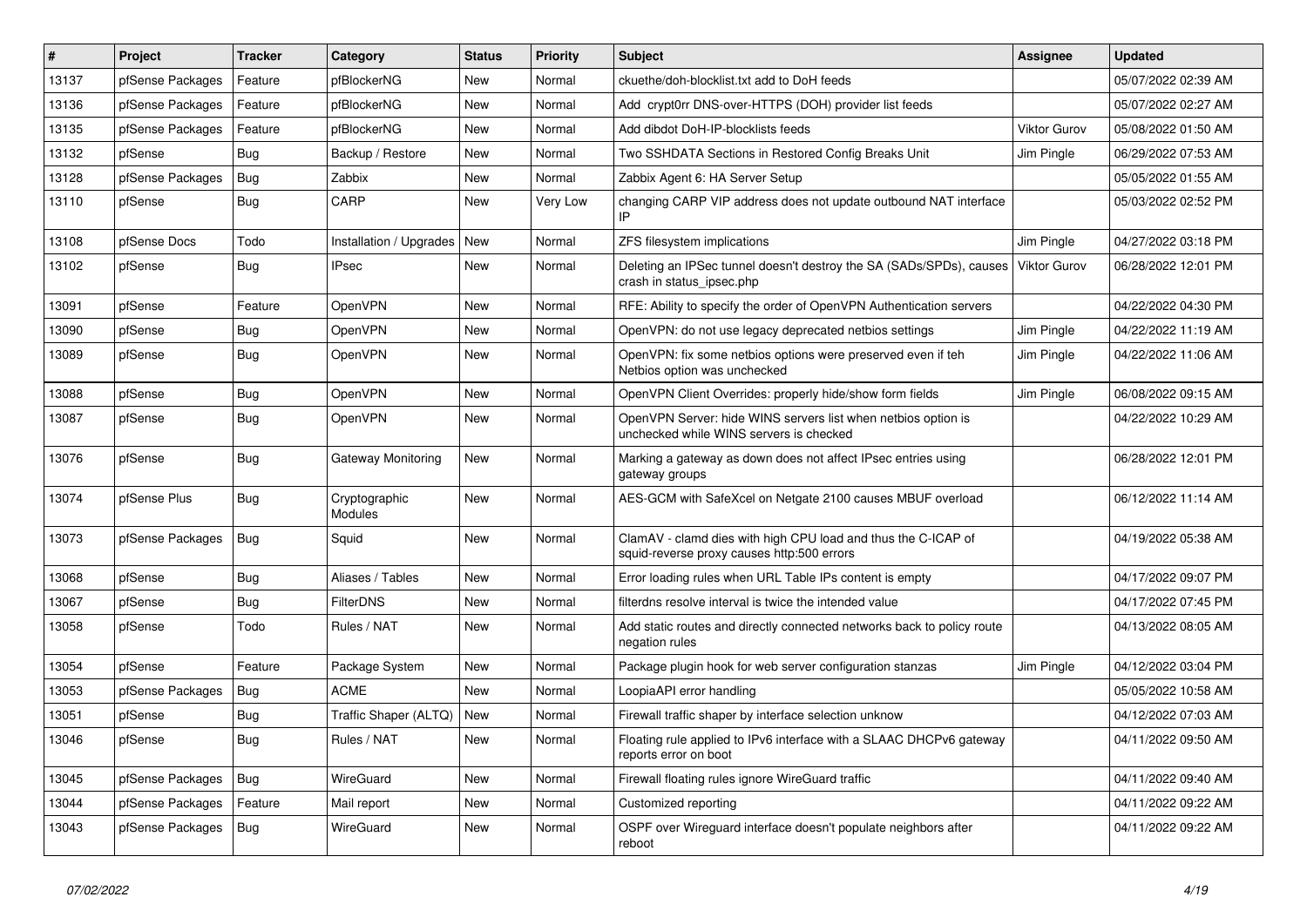| ∦     | Project                    | <b>Tracker</b> | Category                                 | <b>Status</b> | <b>Priority</b> | Subject                                                                                                            | Assignee              | <b>Updated</b>      |
|-------|----------------------------|----------------|------------------------------------------|---------------|-----------------|--------------------------------------------------------------------------------------------------------------------|-----------------------|---------------------|
| 13039 | pfSense Packages           | Feature        | AWS VPC                                  | New           | Normal          | Handle transit gateway VPNs in the AWS VPN wizard                                                                  |                       | 04/11/2022 07:31 AM |
| 13020 | pfSense Docs               | Todo           | <b>Firewall Rules</b>                    | New           | Normal          | easyrule command documentation should document permissible<br>wildcards                                            | Jim Pingle            | 04/04/2022 08:01 AM |
| 13018 | pfSense Packages           | Bug            | pfBlockerNG                              | New           | Normal          | TLD and DNSBL Safesearch DOH conflict disables TLD block when<br>conflicting DOH FQDN is deselected or whitelisted |                       | 04/01/2022 05:59 PM |
| 13017 | pfSense                    | Feature        | Packet Capture                           | New           | Normal          | Packet capture: add preview results while capture is running                                                       |                       | 04/09/2022 11:08 AM |
| 13016 | pfSense Docs               | New Content    | Virtualization                           | New           | Normal          | Workaround for bandwith issues since 2.6 when installed in Hyper-V                                                 |                       | 04/01/2022 01:06 PM |
| 13014 | pfSense                    | Bug            | <b>IPsec</b>                             | <b>New</b>    | Normal          | Charon.vici can get in a bad state                                                                                 | Mateusz Guzik         | 06/28/2022 12:01 PM |
| 13009 | pfSense                    | Feature        | OpenVPN                                  | New           | Normal          | Add option for multiple remote addresses to OpenVPN Client                                                         |                       | 03/31/2022 12:42 PM |
| 13003 | pfSense                    | Bug            | Hardware / Drivers                       | New           | Normal          | Malicious Driver Detection event on ixl driver                                                                     |                       | 06/25/2022 05:00 PM |
| 13000 | pfSense                    | Bug            | <b>IPsec</b>                             | New           | Low             | IPsec AES-GCM encryption algorithm "Key Length" field should be<br>labeled "ICV Length"                            |                       | 03/30/2022 07:40 AM |
| 12982 | pfSense Packages           | Bug            | FreeRADIUS                               | New           | Normal          | FreeRadius RadReply table entries missing from pf                                                                  |                       | 06/19/2022 05:38 PM |
| 12978 | pfSense Docs               | Correction     | Monitoring                               | New           | Normal          | Correction to iftop section of Monitoring Bandwidth Usage                                                          | Jim Pingle            | 03/23/2022 11:18 AM |
| 12974 | pfSense Plus               | Bug            | Installer                                | New           | Normal          | Typing anything into 1100/2100 recovery installer causes process to<br>stop                                        |                       | 06/05/2022 04:10 PM |
| 12960 | pfSense                    | Bug            | Installer                                | New           | Normal          | VGA installer image defaults to serial console, serial console is default<br>in GUI settings                       |                       | 06/28/2022 12:01 PM |
| 12950 | pfSense                    | Bug            | Routing                                  | <b>New</b>    | Normal          | OpenVPN as default gateway does not get set at boot time                                                           |                       | 04/09/2022 05:46 PM |
| 12942 | pfSense                    | Bug            | Gateways                                 | New           | Normal          | Code to kill states for old gateway when reconnecting an interface is<br>incorrect                                 | Jim Pingle            | 06/28/2022 12:01 PM |
| 12938 | pfSense                    | Bug            | IPv6 Router<br>Advertisements<br>(RADVD) | New           | Normal          | MaxRtrAdvInterval would allow stale DNS servers to be deleted faster                                               |                       | 03/12/2022 09:37 AM |
| 12932 | pfSense Packages           | Feature        | pfBlockerNG                              | New           | High            | pfblockerng per user whitelist                                                                                     |                       | 03/11/2022 11:08 AM |
| 12927 | pfSense                    | Bug            | OpenVPN                                  | New           | Normal          | OpenVPN with OCSP enabled allows connections with revoked<br>certificates                                          |                       | 03/24/2022 08:22 AM |
| 12924 | pfSense Packages           | Bug            | WireGuard                                | New           | Normal          | DNS Resolver WireGuard ACL Inconsistency                                                                           | Christian<br>McDonald | 04/10/2022 10:36 AM |
| 12922 | pfSense                    | Bug            | DHCP (IPv4)                              | <b>New</b>    | Normal          | Classless static routes received on DHCP WAN can override chosen<br>default gateway                                |                       | 03/28/2022 10:08 AM |
| 12918 | pfSense Packages   Feature |                | pfBlockerNG                              | New           | Normal          | pfBlockerNG-devel changes from xmlrpc sync do not take effect<br>immediately                                       |                       | 03/07/2022 02:29 PM |
| 12916 | pfSense Packages           | Bug            | pfBlockerNG                              | New           | Normal          | pfBlockerNG-devel cron job does not trigger xmlrpc sync                                                            | Viktor Gurov          | 04/11/2022 12:55 PM |
| 12909 | pfSense Packages           | Feature        | Suricata                                 | New           | Normal          | Convert Suricata GeoIP Lookup feature on ALERTS tab to use local<br>GeoIP2 database                                | Viktor Gurov          | 03/07/2022 08:28 AM |
| 12905 | pfSense                    | <b>Bug</b>     | Web Interface                            | New           | Normal          | Add VLAN Re-assignment to Import Interface Mismatch Wizard                                                         |                       | 03/07/2022 08:05 AM |
| 12903 | pfSense                    | Feature        | Notifications                            | New           | Normal          | alternative authentication methods for email notifications?                                                        |                       | 03/07/2022 07:52 AM |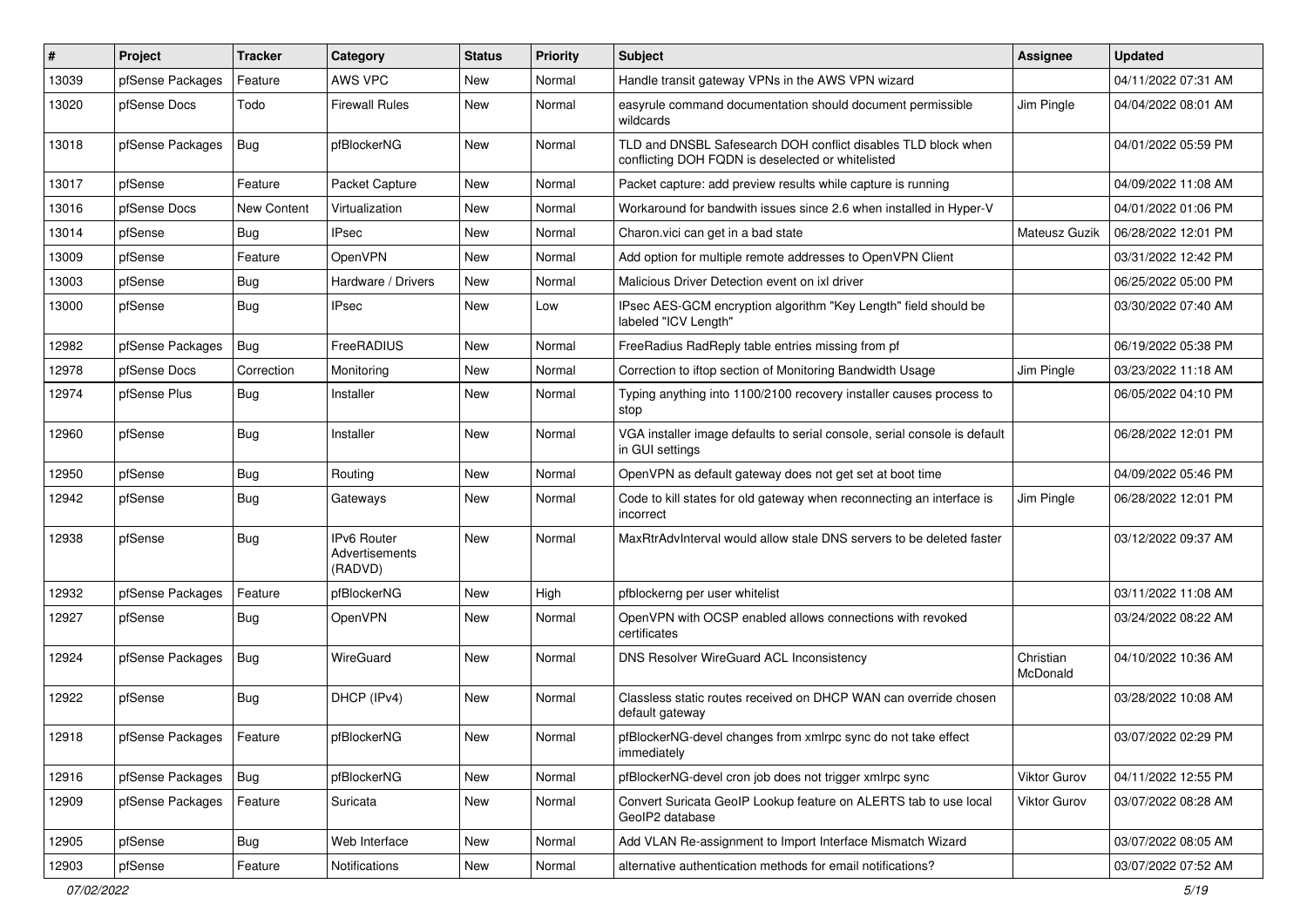| $\sharp$ | Project          | <b>Tracker</b>     | Category                | <b>Status</b> | <b>Priority</b> | <b>Subject</b>                                                                                                | <b>Assignee</b> | <b>Updated</b>      |
|----------|------------------|--------------------|-------------------------|---------------|-----------------|---------------------------------------------------------------------------------------------------------------|-----------------|---------------------|
| 12899    | pfSense Packages | <b>Bug</b>         | Suricata                | New           | Normal          | Suricata doesn't honor Pass List                                                                              |                 | 03/04/2022 01:22 PM |
| 12894    | pfSense Plus     | Bug                | Certificates            | New           | Low             | duplicating freshly created certificates through refreshing                                                   |                 | 03/03/2022 02:35 PM |
| 12889    | pfSense Packages | Feature            | <b>FRR</b>              | New           | Normal          | FRR GUI add set ipv6 next-hop global                                                                          |                 | 03/02/2022 06:10 AM |
| 12888    | pfSense          | <b>Bug</b>         | Rules / NAT             | New           | Normal          | pfSense sends un-NATed packets during OpenVPN startup                                                         |                 | 03/01/2022 03:13 PM |
| 12883    | pfSense Docs     | Todo               | <b>DNS</b>              | <b>New</b>    | Normal          | Feedback on Services - DNS Resolver - Host Overrides                                                          |                 | 02/28/2022 07:54 PM |
| 12875    | pfSense          | Bug                | Package System          | New           | Normal          | Import zabbix-agent6 and zabbix-proxy6 from FreeBSD Ports                                                     |                 | 05/28/2022 06:50 PM |
| 12874    | pfSense          | Feature            | OpenVPN                 | New           | Normal          | OpenVPN RADIUS Framed-Pool                                                                                    |                 | 02/25/2022 02:24 PM |
| 12863    | pfSense          | Feature            | Authentication          | New           | Very Low        | dynamically tune sha512crypt rounds                                                                           | Jim Pingle      | 03/19/2022 12:53 PM |
| 12861    | pfSense Docs     | Correction         | Hardware                | New           | Normal          | pfSense hardware tuning guide references obsolete interface loader<br>variable & buffer limits                |                 | 02/23/2022 05:31 PM |
| 12860    | pfSense Packages | Feature            | New Package<br>Request  | <b>New</b>    | Normal          | add mmc-utils package to all images                                                                           |                 | 02/24/2022 07:18 AM |
| 12859    | pfSense Packages | Feature            | Zabbix                  | <b>New</b>    | Normal          | Add Zabbix 6.0 LTS (agent and proxy) packages                                                                 |                 | 02/23/2022 07:11 AM |
| 12857    | pfSense          | Bug                | Gateways                | New           | Normal          | Firewall gateway goes away when making changes to Bridge0 device                                              |                 | 02/27/2022 11:20 AM |
| 12850    | pfSense          | Bug                | Routing                 | <b>New</b>    | Low             | Console error during boot: "route: route has not been found"                                                  |                 | 02/22/2022 08:27 AM |
| 12849    | pfSense          | <b>Bug</b>         | <b>Operating System</b> | New           | Normal          | pfsync kernel crash on reboot                                                                                 | Mateusz Guzik   | 02/22/2022 02:02 PM |
| 12848    | pfSense          | Feature            | <b>Dynamic DNS</b>      | New           | Normal          | Evaluation of the DynDNS "Result Match" string                                                                |                 | 02/22/2022 02:01 AM |
| 12845    | pfSense Packages | Bug                | softflowd               | New           | Normal          | softflowd wrong vlan tag                                                                                      |                 | 02/21/2022 10:40 AM |
| 12832    | pfSense Plus     | Feature            | Hardware / Drivers      | New           | Very Low        | 6100 configurable Blinking Blue LED                                                                           |                 | 02/22/2022 07:30 AM |
| 12828    | pfSense          | <b>Bug</b>         | Wireless                | New           | Normal          | pfSense keeps crashing (Fatal trap 12: page fault while in kernel<br>mode)                                    |                 | 02/21/2022 07:55 AM |
| 12823    | pfSense          | Bug                | DHCP (IPv6)             | New           | Normal          | Multiple DHCP6 WAN connections PPPoE interface 'defached' status                                              |                 | 02/18/2022 05:39 AM |
| 12822    | pfSense Packages | <b>Bug</b>         | pfBlockerNG             | <b>New</b>    | Normal          | IPv4 Source ASN format not working                                                                            |                 | 02/18/2022 10:47 AM |
| 12813    | pfSense          | Feature            | Installer               | <b>New</b>    | Low             | Recover extra data in the installer                                                                           |                 | 02/17/2022 07:52 AM |
| 12812    | pfSense Packages | Feature            | arpwatch                | New           | Normal          | Would it be helpful if the FreeBSD net-mgmt/arpwatch port had an<br>option to use mail/dma for mail delivery? |                 | 02/16/2022 06:09 PM |
| 12811    | pfSense          | Bug                | Gateway Monitoring      | New           | Normal          | Services are not restarted when PPP interfaces connect                                                        | Jim Pingle      | 06/30/2022 03:18 AM |
| 12806    | pfSense Packages | Todo               | node_exporter           | New           | Normal          | Update node_exporter to 1.3.1                                                                                 |                 | 02/15/2022 05:26 PM |
| 12805    | pfSense Docs     | New Content        | General                 | New           | Very Low        | Add documentation about what triggers a notfication                                                           |                 | 02/15/2022 05:10 PM |
| 12804    | pfSense Docs     | <b>New Content</b> | General                 | New           | Very Low        | Create Slack documentation                                                                                    |                 | 02/15/2022 04:59 PM |
| 12797    | pfSense          | <b>Bug</b>         | UPnP/NAT-PMP            | <b>New</b>    | Normal          | UPnP+STUN forms invalid outbound NAT rules using the external<br>address discovered from STUN                 |                 | 02/15/2022 01:01 PM |
| 12791    | pfSense Docs     | <b>New Content</b> | Diagnostics             | <b>New</b>    | Normal          | Diagnostic Information for Support (pfSense)                                                                  |                 | 02/13/2022 08:49 PM |
| 12789    | pfSense Packages | Feature            | <b>ACME</b>             | <b>New</b>    | Very Low        | Show expiration date of certificates in the ACME package list                                                 |                 | 02/14/2022 09:20 AM |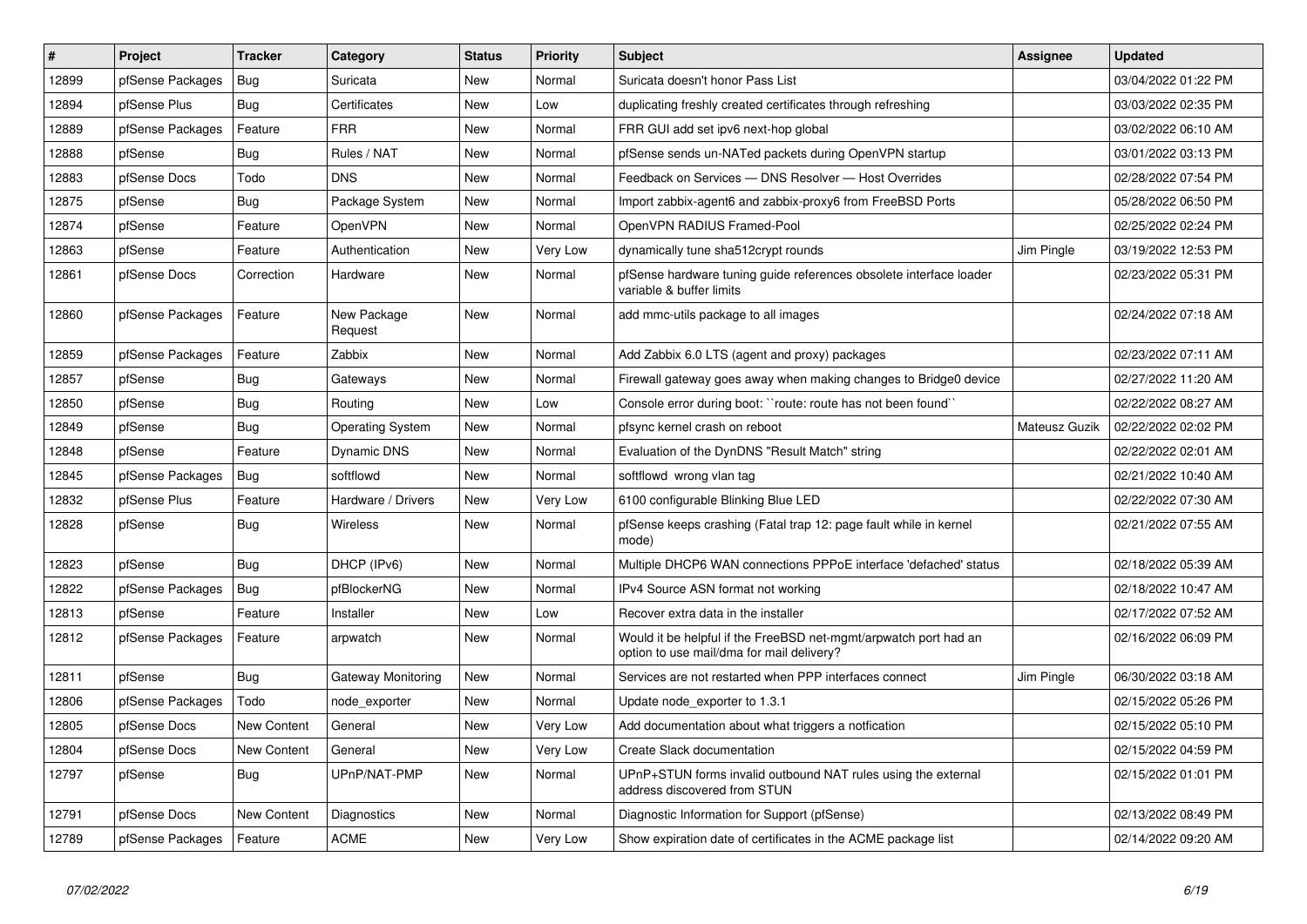| #     | <b>Project</b>   | <b>Tracker</b> | Category              | <b>Status</b> | <b>Priority</b> | <b>Subject</b>                                                                                                                    | <b>Assignee</b>       | <b>Updated</b>      |
|-------|------------------|----------------|-----------------------|---------------|-----------------|-----------------------------------------------------------------------------------------------------------------------------------|-----------------------|---------------------|
| 12787 | pfSense Docs     | Todo           | <b>IPsec</b>          | <b>New</b>    | Normal          | Feedback on pfSense Configuration Recipes - Routing Internet<br>Traffic Through a Site-to-Site IPsec Tunnel                       |                       | 02/11/2022 11:28 PM |
| 12782 | pfSense          | Todo           | Build / Release       | New           | Normal          | Disable compatibility flag                                                                                                        | <b>Brad Davis</b>     | 06/28/2022 12:01 PM |
| 12774 | pfSense          | Bug            | Backup / Restore      | New           | Normal          | Picture widget image is not saved in backup                                                                                       |                       | 04/04/2022 04:48 AM |
| 12768 | pfSense          | Feature        | Upgrade               | New           | Normal          | pfSense-repo: Make sure default config file exists                                                                                |                       | 06/28/2022 12:01 PM |
| 12767 | pfSense Packages | Bug            | Avahi                 | New           | Normal          | Package radavahi-daemon does does not exist in current pfSense<br>version and it has been removed" message on pfSense 2.7 restore |                       | 02/07/2022 11:28 AM |
| 12764 | pfSense          | Bug            | Gateways              | New           | Normal          | VTI gateway status is pending after assigning the VTI interface                                                                   |                       | 02/07/2022 05:41 AM |
| 12762 | pfSense          | <b>Bug</b>     | <b>IPsec</b>          | <b>New</b>    | Normal          | IPsec keep alive check ignores Child SA Start Action                                                                              | <b>Viktor Gurov</b>   | 02/07/2022 11:21 AM |
| 12760 | pfSense Packages | Bug            | WireGuard             | New           | Normal          | Link-local addresses disallowed on Wireguard interfaces                                                                           | Christian<br>McDonald | 02/07/2022 03:50 AM |
| 12759 | pfSense Plus     | <b>Bug</b>     | Package System        | New           | Very Low        | Proprietary packages link to non-existant or non-public github pages                                                              |                       | 02/09/2022 10:43 AM |
| 12756 | pfSense Docs     | Todo           | WireGuard             | <b>New</b>    | Normal          | Feedback on pfSense Configuration Recipes - WireGuard Remote<br><b>Access VPN Configuration Example</b>                           | Christian<br>McDonald | 05/31/2022 11:42 AM |
| 12751 | pfSense Packages | Bug            | <b>FRR</b>            | New           | Normal          | Improve FRR route restoration after gateway events                                                                                |                       | 02/06/2022 11:07 PM |
| 12748 | pfSense Packages | Feature        | Suricata              | New           | Normal          | Suricata blocked page timestamp breakout to it's own sortable column                                                              |                       | 02/01/2022 12:06 PM |
| 12747 | pfSense          | <b>Bug</b>     | Logging               | New           | Normal          | System log is filled by sshguard                                                                                                  |                       | 06/30/2022 05:21 AM |
| 12746 | pfSense          | Feature        | Interfaces            | New           | High            | <b>IPoE</b> feature for WAN interface                                                                                             |                       | 02/01/2022 01:42 AM |
| 12737 | pfSense          | <b>Bug</b>     | Certificates          | New           | Normal          | CApath is not defined by default in curl                                                                                          |                       | 06/28/2022 12:01 PM |
| 12736 | pfSense Packages | Feature        | pfBlockerNG           | New           | Low             | Allow custom cron intervals                                                                                                       |                       | 01/30/2022 08:55 PM |
| 12732 | pfSense Packages | Bug            | squidguard            | New           | High            | Squid https filtering squidguard acl target list - erratic behaviour                                                              |                       | 01/26/2022 09:11 AM |
| 12730 | pfSense          | <b>Bug</b>     | <b>Captive Portal</b> | New           | Normal          | RADIUS accounting does not work if WAN is down                                                                                    |                       | 01/26/2022 05:13 AM |
| 12726 | pfSense          | Bug            | Authentication        | New           | Normal          | LDAP select container button auto populate                                                                                        |                       | 01/25/2022 01:48 PM |
| 12717 | pfSense Packages | Todo           | Squid                 | New           | Normal          | Squid 5.x Branch                                                                                                                  |                       | 01/25/2022 06:24 PM |
| 12715 | pfSense          | <b>Bug</b>     | Authentication        | New           | Normal          | Long system startup time when LDAP is configured and unavailable<br>during startup.                                               | Christian<br>McDonald | 01/24/2022 05:50 AM |
| 12711 | pfSense Packages | Feature        | Telegraf              | New           | Normal          | Add InfluxDB V2 support                                                                                                           |                       | 01/21/2022 02:54 AM |
| 12708 | pfSense          | <b>Bug</b>     | Aliases / Tables      | New           | Normal          | alias with non resolving DNS entry breaks underlying pf table                                                                     |                       | 02/20/2022 06:13 PM |
| 12679 | pfSense          | Feature        | Interfaces            | New           | Normal          | Remind user to update DHCPv6 range when changing interface IPv6<br>prefix                                                         |                       | 01/12/2022 07:36 AM |
| 12676 | pfSense          | Feature        | Rules / NAT           | New           | Normal          | Add the Tagged option on the Port Forward rules edit page                                                                         |                       | 01/11/2022 05:52 AM |
| 12670 | pfSense Packages | <b>Bug</b>     | <b>ACME</b>           | New           | Normal          | ACME package writes credentials to system log                                                                                     | Viktor Gurov          | 03/07/2022 10:58 AM |
| 12667 | pfSense Packages | Bug            | WireGuard             | New           | Normal          | Firewall Crashed After Upgrading Wireguard                                                                                        |                       | 01/07/2022 09:18 AM |
| 12665 | pfSense          | Feature        | Rules / NAT           | New           | Normal          | Ability to add custom pf rules from the GUI                                                                                       |                       | 01/07/2022 09:30 AM |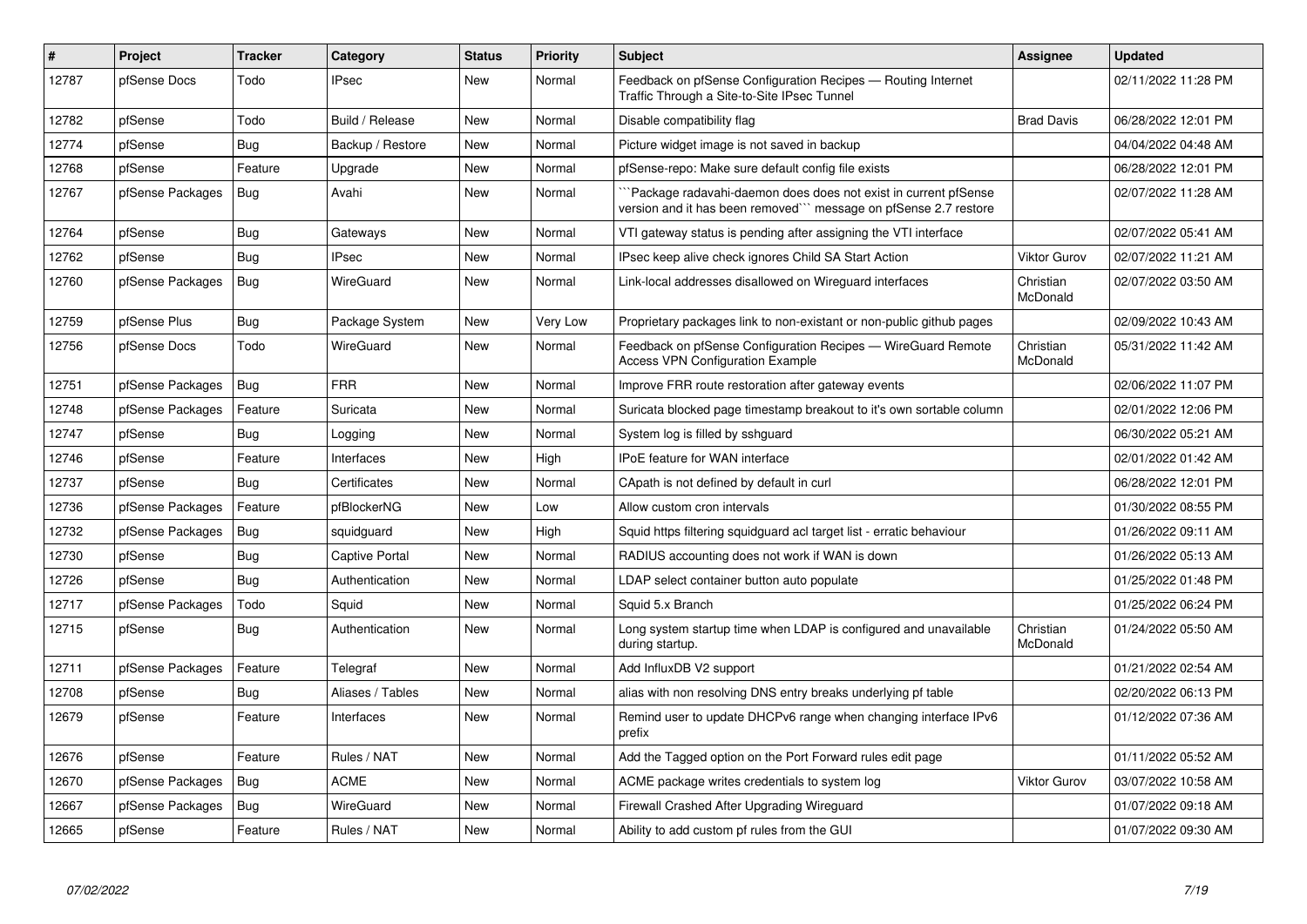| $\#$  | Project          | <b>Tracker</b>     | Category               | <b>Status</b> | <b>Priority</b> | <b>Subject</b>                                                                                                         | <b>Assignee</b>       | <b>Updated</b>      |
|-------|------------------|--------------------|------------------------|---------------|-----------------|------------------------------------------------------------------------------------------------------------------------|-----------------------|---------------------|
| 12659 | pfSense Docs     | Todo               | Hardware               | New           | Normal          | Feedback on Hardware - Hardware Tuning and Troubleshooting -<br>Flow Control for ix                                    |                       | 01/16/2022 10:22 AM |
| 12658 | pfSense Packages | Feature            | darkstat               | New           | Normal          | Adding prometheus metrics to darkstat                                                                                  |                       | 05/27/2022 09:44 PM |
| 12656 | pfSense Packages | Feature            | New Package<br>Request | New           | Normal          | <b>NextDNS</b>                                                                                                         |                       | 01/31/2022 01:50 AM |
| 12655 | pfSense Packages | <b>Bug</b>         | Telegraf               | New           | Normal          | telegraf, wireguard plugin failing                                                                                     |                       | 12/30/2021 05:51 PM |
| 12648 | pfSense          | Bug                | Captive Portal         | New           | Normal          | Undocumented variables 'listenporthttp' and 'listenporthttps'                                                          |                       | 12/28/2021 10:44 AM |
| 12645 | pfSense          | Bug                | IPsec                  | New           | Normal          | `filterdns`` does not monitor remote IPsec gateways for IPv6 address<br>changes                                        | <b>Viktor Gurov</b>   | 06/28/2022 12:01 PM |
| 12632 | pfSense          | Bug                | Gateways               | New           | High            | Assigning a /30 WAN IP address at the console does not save the<br>gateway correctly                                   |                       | 06/28/2022 12:01 PM |
| 12625 | pfSense          | Feature            | Logging                | <b>New</b>    | Normal          | Granular logging options for default firewall rules.                                                                   |                       | 12/21/2021 06:39 PM |
| 12623 | pfSense Packages | Bug                | <b>ACME</b>            | New           | Normal          | acme.sh package   DNS-ISPConfig settings                                                                               | <b>Viktor Gurov</b>   | 03/10/2022 03:42 PM |
| 12612 | pfSense          | Bug                | <b>DNS Resolver</b>    | New           | Normal          | DNS Resolver is restarted during every "rc.newwanip" event                                                             |                       | 06/28/2022 12:01 PM |
| 12608 | pfSense Packages | Bug                | WireGuard              | New           | High            | WireGuard tunnels monitored by dpinger causing system to stop<br>routing completely in certain situations              | Christian<br>McDonald | 12/16/2021 03:14 PM |
| 12607 | pfSense Plus     | Bug                | Hardware / Drivers     | New           | High            | Instability with Snort Inline with AWS Instances                                                                       |                       | 01/10/2022 09:03 PM |
| 12602 | pfSense          | Feature            | Dynamic DNS            | New           | Normal          | DHCPv6 should allow DDNS Client updates for hosts                                                                      |                       | 12/15/2021 11:00 AM |
| 12600 | pfSense          | Feature            | Aliases / Tables       | New           | Normal          | allow custom mask for a network alias created from a FQDN                                                              |                       | 12/15/2021 10:50 AM |
| 12597 | pfSense Docs     | New Content        | Hardware               | New           | Normal          | How to reset IPMI settings and password for Netgate appliances                                                         |                       | 05/07/2022 12:33 PM |
| 12581 | pfSense          | Regression         | DHCP (IPv6)            | New           | Normal          | CARP IPv6 assigned address does not get advertised to endpoints<br>with RADV                                           |                       | 12/16/2021 02:34 PM |
| 12573 | pfSense Packages | Feature            | New Package<br>Request | New           | Normal          | Dashboard widget with external connection map                                                                          | aleksei<br>prokofiev  | 12/07/2021 07:38 AM |
| 12570 | pfSense Docs     | Correction         | General                | New           | Normal          | Active appliance list missing 6100                                                                                     |                       | 12/06/2021 11:41 AM |
| 12565 | pfSense Docs     | <b>New Content</b> | OpenVPN                | New           | Normal          | Document new "Duplicate Connection Limit" option on OpenVPN<br>server instances                                        | Jim Pingle            | 12/06/2021 08:07 AM |
| 12564 | pfSense          | Feature            | Aliases / Tables       | <b>New</b>    | Low             | add column to show that an Alias is in use by or not                                                                   |                       | 12/04/2021 07:25 PM |
| 12563 | pfSense          | <b>Bug</b>         | OpenVPN                | New           | Normal          | OpenVPN server doesn't support Framed-IPv6-Address RADIUS<br>attribute                                                 |                       | 12/03/2021 11:19 AM |
| 12553 | pfSense          | Feature            | Backup / Restore       | New           | Normal          | Auto Config Backup: Allow selecting multiple backups for deletion                                                      |                       | 02/22/2022 04:27 AM |
| 12552 | pfSense          | Bug                | OpenVPN                | New           | Normal          | "Pull DNS" option within OpenVPN client does not cause pfSense to<br>use DNS servers assigned by remote OpenVPN server |                       | 12/08/2021 08:45 AM |
| 12551 | pfSense          | Feature            | <b>DNS Resolver</b>    | New           | Low             | Add ability to set DNS resolver search domain list                                                                     |                       | 12/01/2021 11:18 AM |
| 12549 | pfSense          | Regression         | <b>IPsec</b>           | New           | Normal          | Per-user Mobile IPsec settings are not applied to connecting mobile<br>clients                                         | Jim Pingle            | 06/28/2022 12:01 PM |
| 12546 | pfSense Plus     | Feature            | Authentication         | New           | Normal          | Add 2FA Support to pfSense Plus Local Database Authentication                                                          |                       | 06/25/2022 05:30 PM |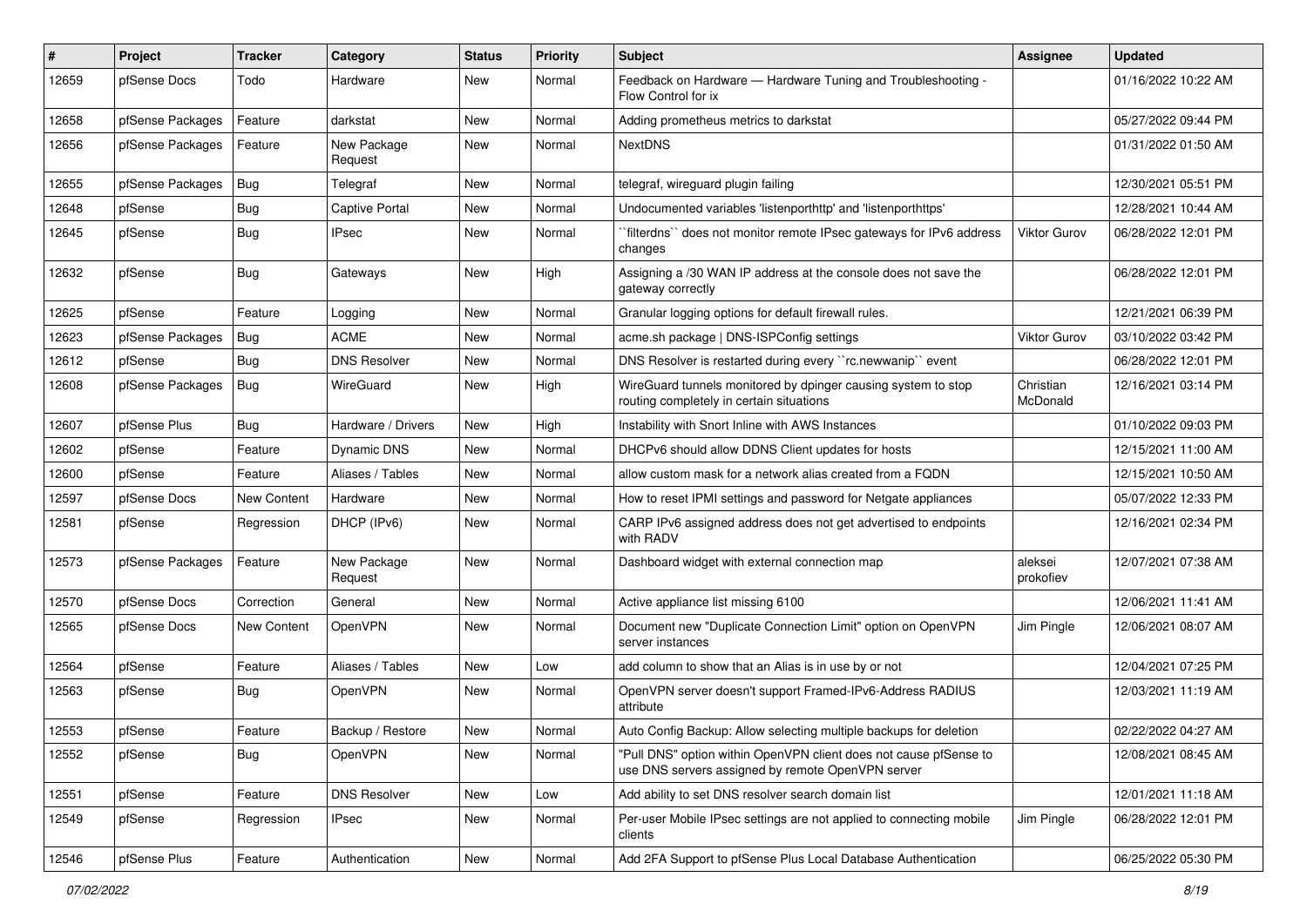| $\sharp$ | Project          | <b>Tracker</b> | Category                    | <b>Status</b> | <b>Priority</b> | <b>Subject</b>                                                                                            | <b>Assignee</b>       | <b>Updated</b>      |
|----------|------------------|----------------|-----------------------------|---------------|-----------------|-----------------------------------------------------------------------------------------------------------|-----------------------|---------------------|
| 12542    | pfSense          | <b>Bug</b>     | <b>Virtual IP Addresses</b> | <b>New</b>    | Normal          | Cannot assign a same IPv6 Link-Local address to different interfaces                                      |                       | 11/25/2021 01:41 AM |
| 12539    | pfSense          | Bug            | Interfaces                  | New           | Low             | Changing VLAN ID for LAN interface in assignments silently fails.                                         |                       | 11/23/2021 04:12 AM |
| 12538    | pfSense Packages | Bug            | <b>PIMD</b>                 | New           | Normal          | PIMD sub-interface bug                                                                                    |                       | 11/20/2021 09:44 PM |
| 12535    | pfSense Docs     | Correction     | <b>Firewall Rules</b>       | New           | Normal          | Negate Rules function does not match the description                                                      |                       | 07/01/2022 07:20 AM |
| 12534    | pfSense Plus     | Feature        | Hardware / Drivers          | New           | Normal          | Generate a ISO Image for Remote Restore of pfSense Plus on the<br>XG-1537 and 1541 units with IPMI        |                       | 05/30/2022 10:28 AM |
| 12526    | pfSense Packages | Feature        | WireGuard                   | New           | Normal          | <b>WireGuard Widget</b>                                                                                   | Christian<br>McDonald | 11/17/2021 07:15 AM |
| 12525    | pfSense Packages | Feature        | WireGuard                   | New           | Normal          | WireGuard Tunnel restore configuration                                                                    | Christian<br>McDonald | 11/17/2021 07:15 AM |
| 12524    | pfSense Plus     | Feature        | <b>Operating System</b>     | New           | Normal          | OpenSSL QAT Engine                                                                                        |                       | 04/10/2022 02:54 AM |
| 12522    | pfSense          | Feature        | <b>OpenVPN</b>              | New           | Very Low        | More flexible Client-Specific Override options for controlling options<br>pushed to clients               |                       | 04/11/2022 03:11 PM |
| 12521    | pfSense          | Feature        | <b>Operating System</b>     | New           | Very Low        | Add the BBR2, QUIC, RACK Congestion Control (CC) protocols                                                |                       | 11/15/2021 07:40 AM |
| 12520    | pfSense Packages | Feature        | Squid                       | New           | High            | [Squid] - Allow or Deny Mappings from IP/Host/GeoIP sources                                               |                       | 11/12/2021 02:13 PM |
| 12519    | pfSense          | <b>Bug</b>     | Authentication              | New           | Normal          | Fail authentication using special character in password via the LDAP<br>connector                         |                       | 11/12/2021 07:39 AM |
| 12513    | pfSense Packages | Feature        | WireGuard                   | New           | Normal          | WireGuard Utilization Status (Beyond Active Connection)                                                   | Christian<br>McDonald | 12/22/2021 08:40 PM |
| 12509    | pfSense          | Bug            | OpenVPN                     | New           | Normal          | Deffered authentication does not work with auth-gen-token<br>external-auth or pusk "auth-token"           |                       | 11/08/2021 04:01 AM |
| 12508    | pfSense          | <b>Bug</b>     | <b>DHCP Relay</b>           | New           | Normal          | DHCP Relay over VPN                                                                                       |                       | 11/06/2021 11:25 AM |
| 12504    | pfSense          | Bug            | Interfaces                  | New           | Normal          | BCM57412 NetXtreme-E 10Gb RDMA Ethernet controller issue                                                  |                       | 11/05/2021 04:51 AM |
| 12502    | pfSense Packages | Feature        | syslog-ng                   | New           | Normal          | Syslog-ng Configuration Library (scl) missing                                                             |                       | 11/02/2021 06:06 PM |
| 12491    | pfSense Packages | Feature        | squidguard                  | <b>New</b>    | Normal          | squidguard: allow multiple regex                                                                          |                       | 10/28/2021 03:30 PM |
| 12483    | pfSense          | Bug            | Configuration<br>Backend    | New           | Normal          | GUI creates inconsistent config.xml                                                                       |                       | 10/23/2021 06:48 AM |
| 12473    | pfSense          | Feature        | <b>IPsec</b>                | <b>New</b>    | Normal          | Allow user adjustment of IPsec Keep Alive periodic checks                                                 |                       | 12/22/2021 05:59 AM |
| 12467    | pfSense          | Bug            | <b>Captive Portal</b>       | New           | Normal          | CP error on client disconnect after reboot                                                                |                       | 10/17/2021 05:35 AM |
| 12466    | pfSense          | Feature        | OpenVPN                     | New           | Very Low        | Option to Disable Renegotiation timer in OpenVPN Server                                                   |                       | 06/27/2022 07:22 AM |
| 12465    | pfSense Packages | Feature        | haproxy                     | New           | Normal          | Add forwardfor advanced usecases                                                                          |                       | 10/16/2021 07:35 PM |
| 12461    | pfSense Docs     | Todo           | Hardware                    | New           | Normal          | Improve macOS Serial Command Instructions                                                                 |                       | 10/15/2021 03:47 PM |
| 12459    | pfSense          | Todo           | Virtual IP Addresses        | New           | Normal          | Add IP Alias subnet input validation                                                                      |                       | 10/15/2021 09:35 AM |
| 12458    | pfSense          | Feature        | Authentication              | New           | Normal          | Use "unixHomeDirectory" instead of "homeDirectory" when LDAP<br>authentication server is Active Directory |                       | 10/15/2021 08:18 AM |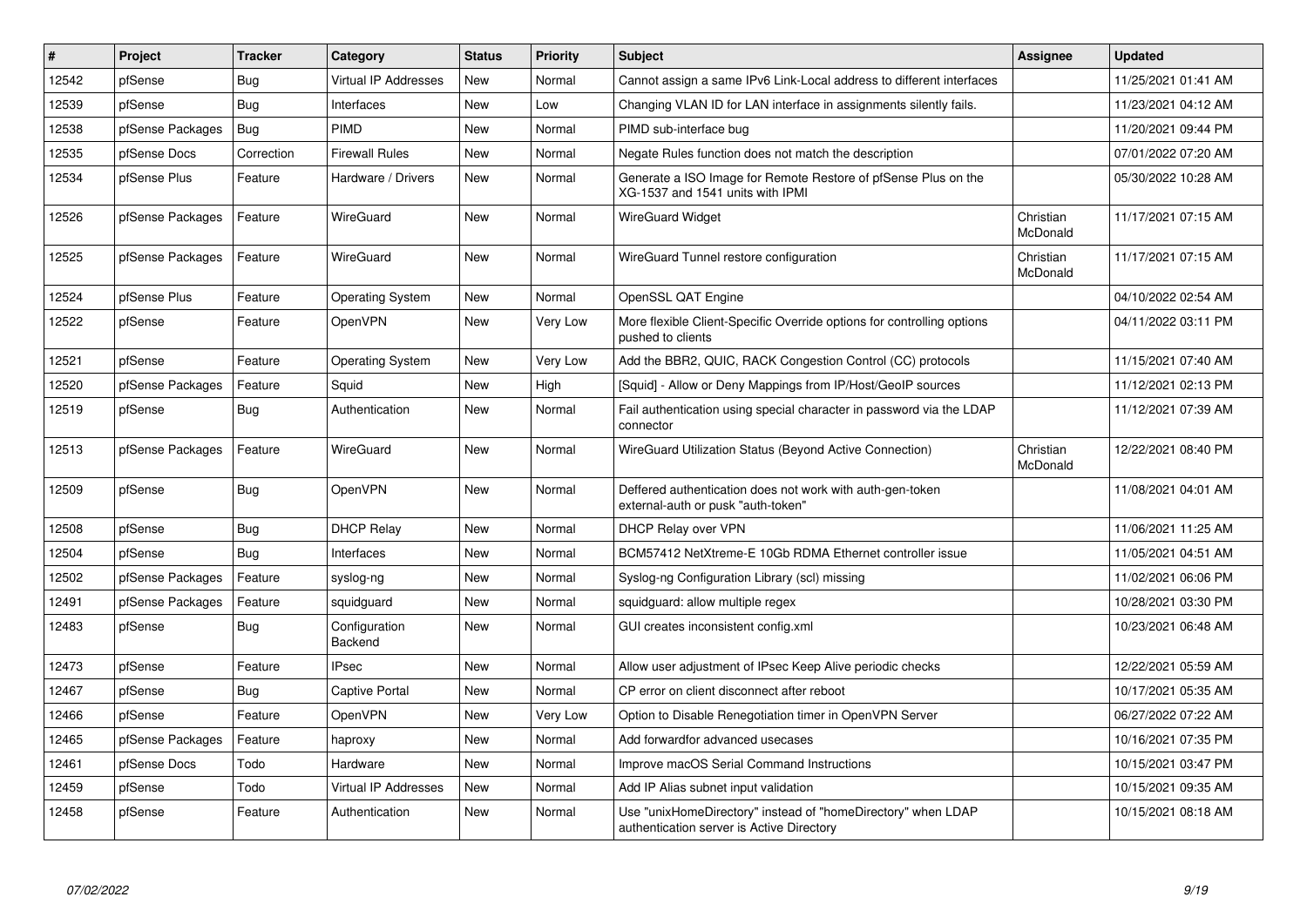| $\vert$ # | Project          | <b>Tracker</b> | Category                 | <b>Status</b> | <b>Priority</b> | <b>Subject</b>                                                                                                                   | <b>Assignee</b> | <b>Updated</b>      |
|-----------|------------------|----------------|--------------------------|---------------|-----------------|----------------------------------------------------------------------------------------------------------------------------------|-----------------|---------------------|
| 12457     | pfSense Docs     | Todo           | Packages                 | <b>New</b>    | Very Low        | Add UPS Configuration Recipes for apcupsd and nut UPS Packages<br>with Common Brand Units                                        |                 | 10/18/2021 08:37 AM |
| 12451     | pfSense          | Bug            | Virtual IP Addresses     | New           | Normal          | deleteVIP() does not check RFC2136 Update Source                                                                                 |                 | 10/13/2021 10:06 AM |
| 12444     | pfSense Packages | <b>Bug</b>     | ntop                     | New           | Normal          | ntopng throws errors when viewing single host                                                                                    |                 | 10/11/2021 12:39 PM |
| 12436     | pfSense          | Bug            | <b>PPPoE Server</b>      | New           | Normal          | Pppoe server config gui does not allow setting of chap authentication,<br>and sets the network start address for allocation to 0 |                 | 10/21/2021 08:15 AM |
| 12427     | pfSense Packages | Todo           | haproxy                  | New           | Normal          | ha-proxy: action order in the GUI is not keeped in the resulting<br>ha-proxy configuration                                       |                 | 10/06/2021 07:02 AM |
| 12421     | pfSense          | <b>Bug</b>     | Rules / NAT              | New           | Normal          | IPV6 limiter bug                                                                                                                 |                 | 10/02/2021 08:44 AM |
| 12411     | pfSense Docs     | Todo           | <b>High Availability</b> | <b>New</b>    | Normal          | Feedback on High Availability - pfSense XML-RPC Config Sync<br>Overview                                                          |                 | 09/29/2021 10:39 AM |
| 12402     | pfSense Docs     | Todo           | Configuration            | New           | Normal          | Feedback on Configuration - Advanced Configuration Options -<br><b>Notifications</b>                                             |                 | 09/24/2021 12:46 AM |
| 12401     | pfSense          | Bug            | <b>Traffic Graphs</b>    | New           | Normal          | Traffic graphs with untagged and tagged VLAN on same interface                                                                   |                 | 09/23/2021 09:18 PM |
| 12400     | pfSense Docs     | Correction     | <b>NAT</b>               | <b>New</b>    | Normal          | NAT 1:1 documentation - multi-wan information                                                                                    |                 | 03/13/2022 12:53 PM |
| 12395     | pfSense Docs     | Todo           | Packages                 | <b>New</b>    | Normal          | Feedback on Packages - FRR Package - Border Gateway Protocol<br>- BGP Required Information                                       |                 | 09/21/2021 04:32 PM |
| 12393     | pfSense          | <b>Bug</b>     | Traffic Shaper (ALTQ)    | New           | Low             | Priority of gOthersLow higher than default queues                                                                                |                 | 09/21/2021 02:48 PM |
| 12382     | pfSense          | Regression     | OpenVPN                  | <b>New</b>    | Normal          | Certificate Depth checking creates OpenVPN micro-outages every<br>time a user authenticates after 2.5.2 upgrade                  |                 | 01/17/2022 04:17 AM |
| 12370     | pfSense          | Feature        | Rules / NAT              | New           | Low             | Add limiters to Queue column on firewall rule list                                                                               |                 | 09/14/2021 07:37 AM |
| 12369     | pfSense Packages | Feature        | Mail report              | New           | Low             | Skip If No Content issue                                                                                                         |                 | 09/14/2021 06:40 AM |
| 12367     | pfSense          | Todo           | Installer                | New           | Normal          | ZFS: Do not show memstick disk on target list                                                                                    |                 | 09/13/2021 07:37 AM |
| 12358     | pfSense Packages | Feature        | pfBlockerNG              | <b>New</b>    | Normal          | IP List Copy/Import/Export                                                                                                       |                 | 09/09/2021 01:56 PM |
| 12357     | pfSense          | Bug            | <b>Captive Portal</b>    | New           | Normal          | Captive Portal popup Logout button loads full login page in popup<br>when clicked                                                |                 | 10/27/2021 12:10 PM |
| 12343     | pfSense          | Feature        | Diagnostics              | <b>New</b>    | Low             | Real time traffic monitoring                                                                                                     |                 | 09/06/2021 01:26 PM |
| 12338     | pfSense Packages | Bug            | <b>RRD Summary</b>       | New           | Normal          | RRD Summary does not report data on 3100                                                                                         |                 | 04/15/2022 02:54 PM |
| 12335     | pfSense          | <b>Bug</b>     | <b>IPsec</b>             | New           | Normal          | <b>IPsec DNS inefficiency</b>                                                                                                    | Jim Pingle      | 06/28/2022 12:01 PM |
| 12329     | pfSense Packages | Feature        | Avahi                    | New           | Normal          | Add optional floating firewall rules for IPv4 and IPv6                                                                           |                 | 02/09/2022 04:43 PM |
| 12308     | pfSense Packages | Feature        | New Package<br>Request   | New           | Normal          | Dynamicaly Update Firewall Aliases from OpenVPN LDAP Group<br>membership of the connected user                                   |                 | 08/27/2021 12:51 AM |
| 12300     | pfSense          | Feature        | Hardware / Drivers       | <b>New</b>    | Normal          | Add Aquantia Atlantic driver to pfsense                                                                                          |                 | 09/14/2021 06:49 AM |
| 12286     | pfSense Packages | Bug            | FreeRADIUS               | New           | Normal          | Add support for ntlm_auth in LDAP                                                                                                |                 | 08/20/2021 08:27 AM |
| 12283     | pfSense          | <b>Bug</b>     | Authentication           | New           | Normal          | LDAP/RADIUS authentication servers configuration does not allow<br>source IP address to be specified                             |                 | 08/20/2021 01:15 AM |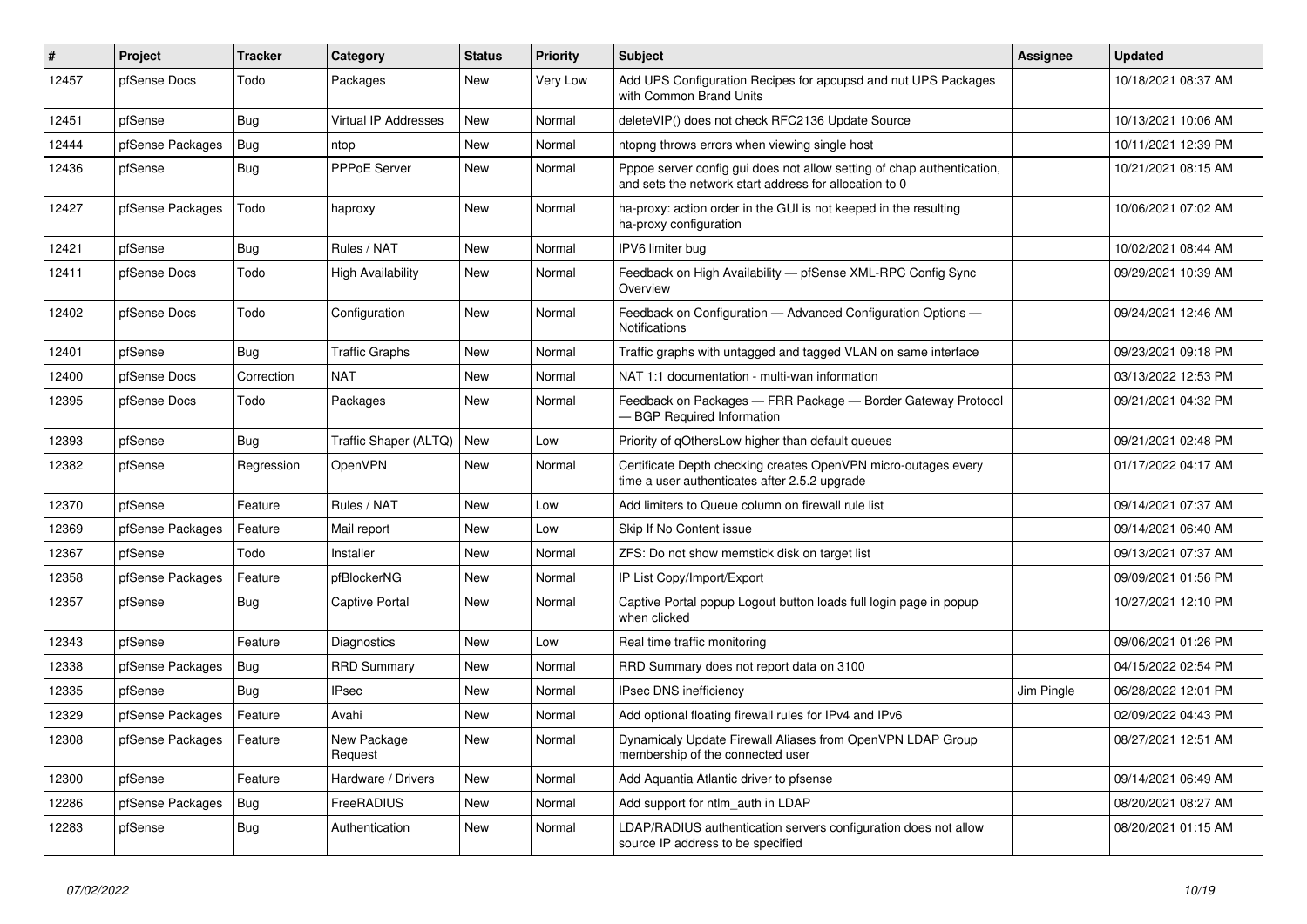| $\vert$ # | Project          | <b>Tracker</b> | Category                 | <b>Status</b> | <b>Priority</b> | Subject                                                                                       | <b>Assignee</b> | <b>Updated</b>      |
|-----------|------------------|----------------|--------------------------|---------------|-----------------|-----------------------------------------------------------------------------------------------|-----------------|---------------------|
| 12281     | pfSense Packages | Feature        | Nut                      | New           | Normal          | Add support for Telegram/Pushover notifications                                               | Viktor Gurov    | 01/24/2022 07:25 AM |
| 12268     | pfSense Docs     | Todo           | <b>Firewall Rules</b>    | New           | Normal          | Feedback on Firewall - Aliases                                                                |                 | 08/17/2021 12:55 AM |
| 12260     | pfSense Packages | Bug            | ntop                     | New           | Normal          | Update popup and version missmatch?                                                           |                 | 01/08/2022 05:53 AM |
| 12259     | pfSense          | Bug            | <b>Operating System</b>  | New           | Normal          | Intel em NICs Suffering Performance Degradation on FreeBSD12                                  |                 | 02/25/2022 09:28 PM |
| 12249     | pfSense          | Bug            | Backup / Restore         | New           | Normal          | HAProxy causing failed ACB backups                                                            |                 | 11/15/2021 11:58 PM |
| 12248     | pfSense          | Feature        | Package System           | New           | Low             | Package Update Availability Notification                                                      |                 | 11/28/2021 10:02 AM |
| 12243     | pfSense          | Todo           | Package System           | New           | Normal          | Implement "plugin interfaces()"                                                               |                 | 02/07/2022 03:50 AM |
| 12237     | pfSense Docs     | Todo           | Hardware                 | New           | Normal          | Feedback on Hardware - Hardware Tuning and Troubleshooting                                    |                 | 08/10/2021 03:13 AM |
| 12214     | pfSense Docs     | Todo           | General                  | New           | Low             | Connect to WebGui.                                                                            |                 | 08/05/2021 04:39 AM |
| 12190     | pfSense          | Feature        | Rules / NAT              | New           | Normal          | Add ability to reference ipv6 prefix in firewall rules and aliases                            |                 | 08/05/2021 01:47 PM |
| 12188     | pfSense Packages | Bug            | OpenVPN Client<br>Export | New           | Normal          | client export breaks multi remote configurations                                              |                 | 10/02/2021 05:58 PM |
| 12183     | pfSense          | Regression     | Interfaces               | <b>New</b>    | Low             | Changing MAC address for PPP parent interface stopped working                                 |                 | 04/20/2022 04:16 PM |
| 12179     | pfSense Packages | Feature        | gemu-guest-agent         | New           | Normal          | QEMU package                                                                                  |                 | 07/30/2021 08:02 AM |
| 12178     | pfSense Packages | Bug            | WireGuard                | New           | Low             | WireGuard always shows 'Configuring WireGuard tunnelsdone.'<br>message on boot                |                 | 07/30/2021 06:58 AM |
| 12162     | pfSense Docs     | Todo           | Products                 | New           | Normal          | Add "usb reset" as possible solution for non-booting flash drives on the<br>SG-1100           |                 | 10/07/2021 02:19 PM |
| 12139     | pfSense          | Feature        | <b>DNS Forwarder</b>     | New           | Normal          | Add support in for specifying a DNSMASQ configuration file                                    |                 | 07/16/2021 09:45 PM |
| 12130     | pfSense Packages | Bug            | Zeek                     | New           | Normal          | Zeek fails to start                                                                           |                 | 07/15/2021 02:00 AM |
| 12126     | pfSense Packages | Bug            | FreeRADIUS               | New           | Normal          | freeradius3 0.15.7 31                                                                         |                 | 10/11/2021 08:21 AM |
| 12122     | pfSense          | <b>Bug</b>     | Web Interface            | New           | Normal          | Perform greedy actions asychronously                                                          |                 | 07/10/2021 01:10 PM |
| 12121     | pfSense          | Feature        | OpenVPN                  | New           | Normal          | Wider "local network(s)" fields in OpenVPN server configuration                               |                 | 07/19/2021 07:37 AM |
| 12120     | pfSense          | Feature        | <b>DHCP Relay</b>        | New           | Normal          | Permit several sets of destination DHCP servers in DHCP relay                                 |                 | 07/11/2021 05:41 PM |
| 12098     | pfSense Docs     | Correction     | Configuration            | New           | Normal          | Feedback on pfSense Configuration Recipes - Accessing a<br>CPE/Modem from Inside the Firewall |                 | 07/02/2021 02:30 AM |
| 12097     | pfSense Packages | Feature        | pfBlockerNG              | New           | Normal          | Add dnsbl and geoip logs to system log                                                        |                 | 07/06/2021 01:25 PM |
| 12095     | pfSense          | Bug            | Authentication           | New           | Normal          | Memory leak in pcscd                                                                          |                 | 06/01/2022 01:01 PM |
| 12091     | pfSense          | Feature        | Authentication           | New           | Normal          | RFE: Add support for sssd authentication                                                      |                 | 12/10/2021 04:55 PM |
| 12084     | pfSense Packages | Bug            | <b>FRR</b>               | New           | Normal          | libfrr.so.0 error on SG-1100                                                                  |                 | 06/26/2021 08:22 AM |
| 12079     | pfSense          | <b>Bug</b>     | <b>IGMP Proxy</b>        | New           | Normal          | IGMPProxy: kernel panic, Sleeping thread owns a non-sleepable lock                            | Mateusz Guzik   | 06/28/2022 12:01 PM |
| 12077     | pfSense          | Feature        | Gateways                 | New           | Normal          | Allow stick-connections per gateway group                                                     |                 | 06/24/2021 08:45 AM |
| 12070     | pfSense          | <b>Bug</b>     | DHCP (IPv4)              | New           | Low             | VLAN0 for WAN DHCP                                                                            |                 | 12/23/2021 04:31 PM |
| 12067     | pfSense          | <b>Bug</b>     | DHCP (IPv4)              | New           | Very Low        | <b>DHCP Monitoring Statistics Error</b>                                                       |                 | 06/21/2021 08:39 AM |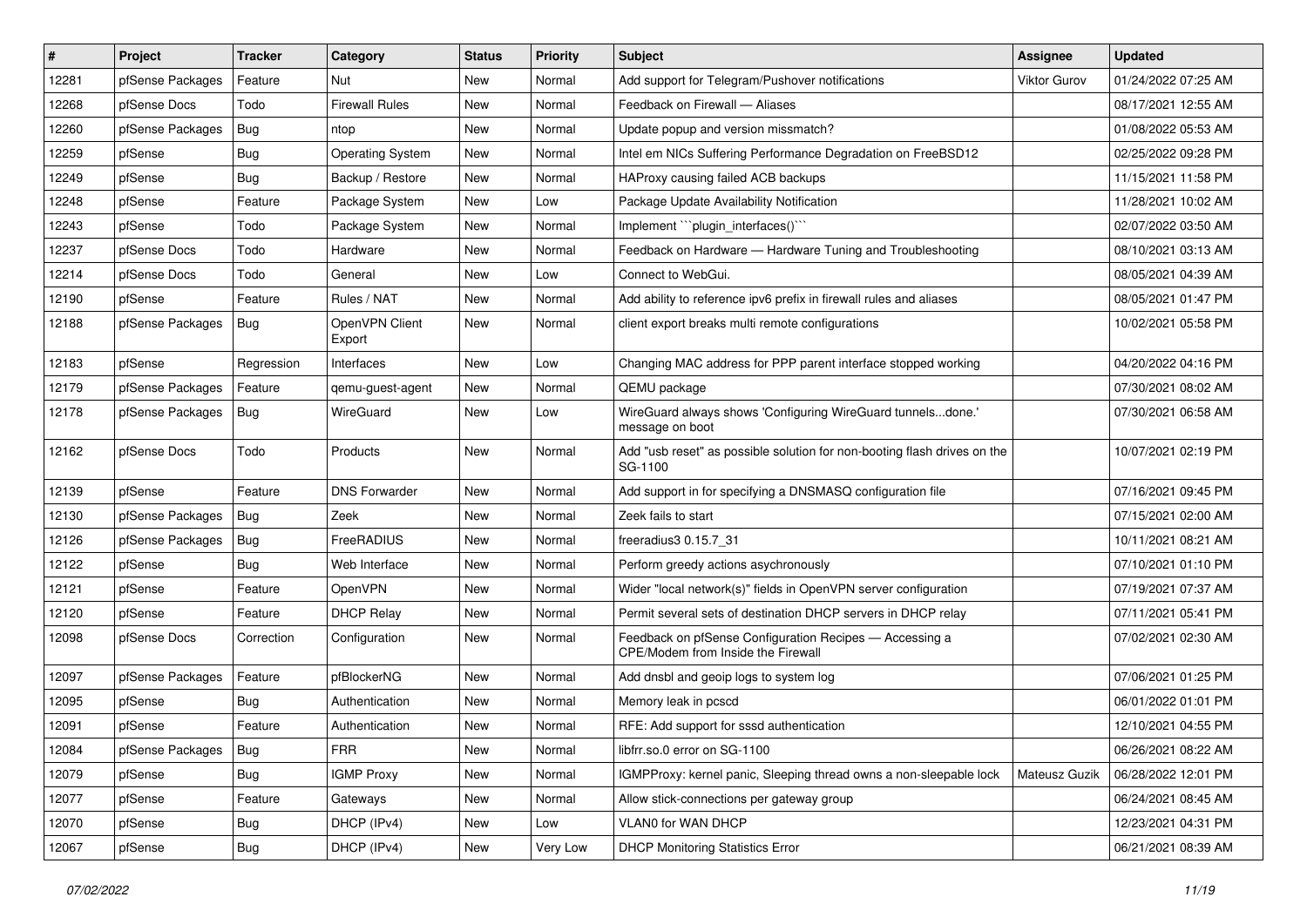| #     | Project          | <b>Tracker</b> | Category                | <b>Status</b> | <b>Priority</b> | <b>Subject</b>                                                                                 | <b>Assignee</b> | <b>Updated</b>      |
|-------|------------------|----------------|-------------------------|---------------|-----------------|------------------------------------------------------------------------------------------------|-----------------|---------------------|
| 12066 | pfSense          | Feature        | <b>Operating System</b> | New           | Very Low        | Include man and man pages for all core programs and packages                                   |                 | 06/21/2021 07:44 AM |
| 12063 | pfSense Docs     | Todo           | Dynamic DNS             | New           | Normal          | Feedback on Services - Dynamic DNS - Configuring RFC 2136<br>Dynamic DNS updates               |                 | 06/18/2021 06:24 PM |
| 12056 | pfSense          | <b>Bug</b>     | Logging                 | New           | Normal          | Filterlog says "Unknown Option %u"                                                             |                 | 06/18/2021 05:51 AM |
| 12033 | pfSense Packages | Bug            | pfBlockerNG             | New           | Normal          | maxmindb and _sqlite3 modules not found                                                        |                 | 10/01/2021 04:42 AM |
| 12025 | pfSense          | Todo           | Web Interface           | New           | Very Low        | Add 1:1 Validation to Notify Someone They are 1:1 NAT'ing an<br><b>Interface Address</b>       |                 | 06/11/2021 10:05 AM |
| 12013 | pfSense          | <b>Bug</b>     | Logging                 | New           | Low             | Reading log data is inefficient in certain cases                                               |                 | 06/08/2021 07:35 AM |
| 12009 | pfSense Packages | Bug            | Zabbix                  | New           | Normal          | Zabbix Agent starts twice by /etc/rc.start packages                                            |                 | 06/08/2021 01:35 AM |
| 11997 | pfSense Packages | Bug            | IPsec Profile Wizard    | New           | Normal          | Add Support for Android Strongswan Profiles in the Profile Wizard                              | Jim Pingle      | 07/10/2021 07:51 PM |
| 11974 | pfSense          | Feature        | <b>XMLRPC</b>           | New           | Normal          | XMLRPC synchronization for igmmproxy settings                                                  |                 | 05/29/2021 03:58 PM |
| 11970 | pfSense Packages | Bug            | Coreboot                | New           | Normal          | Netgate Firmware Upgrade Doesn't Work on XG-2758                                               |                 | 04/21/2022 12:39 PM |
| 11963 | pfSense Packages | Feature        | <b>FRR</b>              | New           | Normal          | Dynamically change OSPF interface costs on selected interfaces on<br><b>CARP</b> event         |                 | 05/26/2021 04:13 AM |
| 11956 | pfSense          | Feature        | Web Interface           | New           | Normal          | "add" button in the top of pages with many user-added items                                    |                 | 07/10/2021 01:01 PM |
| 11954 | pfSense          | Feature        | <b>IGMP Proxy</b>       | New           | Normal          | <b>Multicast limits</b>                                                                        |                 | 05/25/2021 12:36 AM |
| 11953 | pfSense          | Bug            | <b>IGMP Proxy</b>       | New           | Normal          | XG-1541 crashes when igmpproxy is enabled and network interfaces<br>status change              |                 | 05/24/2021 04:55 PM |
| 11944 | pfSense Docs     | Todo           | Packages                | New           | Normal          | Feedback on Packages - FRR Package - Bidirectional Forwarding<br>Detection                     |                 | 05/21/2021 12:57 AM |
| 11931 | pfSense Packages | Feature        | <b>ACME</b>             | New           | Normal          | Add support for validating a domain's ownership via Google Cloud<br>Cloud DNS                  |                 | 02/15/2022 03:18 AM |
| 11925 | pfSense          | Bug            | OpenVPN                 | New           | Normal          | Calling-Station-Id always set to WAN IP                                                        |                 | 05/14/2021 09:27 AM |
| 11921 | pfSense          | Feature        | <b>DNS Resolver</b>     | New           | Very Low        | Feature Request: Compile unbound with EDNS Client Subnet (ECS)<br>module (--enable-subnet)     |                 | 05/14/2021 07:29 AM |
| 11920 | pfSense Plus     | Feature        | Authentication          | New           | Normal          | SAML Authentication for pfSense (VPN and webConfigurator)                                      |                 | 05/14/2021 12:56 AM |
| 11898 | pfSense Packages | Bug            | apcupsd                 | New           | Normal          | PHP error from apcupsd dashboard widget                                                        |                 | 05/07/2021 09:12 AM |
| 11890 | pfSense Packages | Feature        | New Package<br>Request  | New           | Normal          | Browser-based "clientless" VPN                                                                 |                 | 05/05/2021 07:26 AM |
| 11876 | pfSense          | Feature        | Hardware / Drivers      | New           | Normal          | OpenSSL does not use QAT acceleration on pfSense Plus<br>21.02-RELEASE-p1 or 21.05-DEVELOPMENT |                 | 05/03/2021 08:02 AM |
| 11872 | pfSense          | Bug            | Interfaces              | New           | Normal          | gif interfaces reporting incorrect traffic counters                                            |                 | 12/30/2021 04:00 AM |
| 11871 | pfSense Docs     | Correction     | Products                | New           | Normal          | SG-2100 must be manually power cycled after installation                                       |                 | 10/07/2021 02:19 PM |
| 11856 | pfSense          | Feature        | Diagnostics             | New           | Normal          | Replace/add Alias or DNS names for known LAN addresses in the<br>State table                   |                 | 04/27/2021 08:01 AM |
| 11848 | pfSense Packages | Bug            | Squid                   | New           | Normal          | Issue with squid cache download speed                                                          |                 | 04/23/2021 09:30 PM |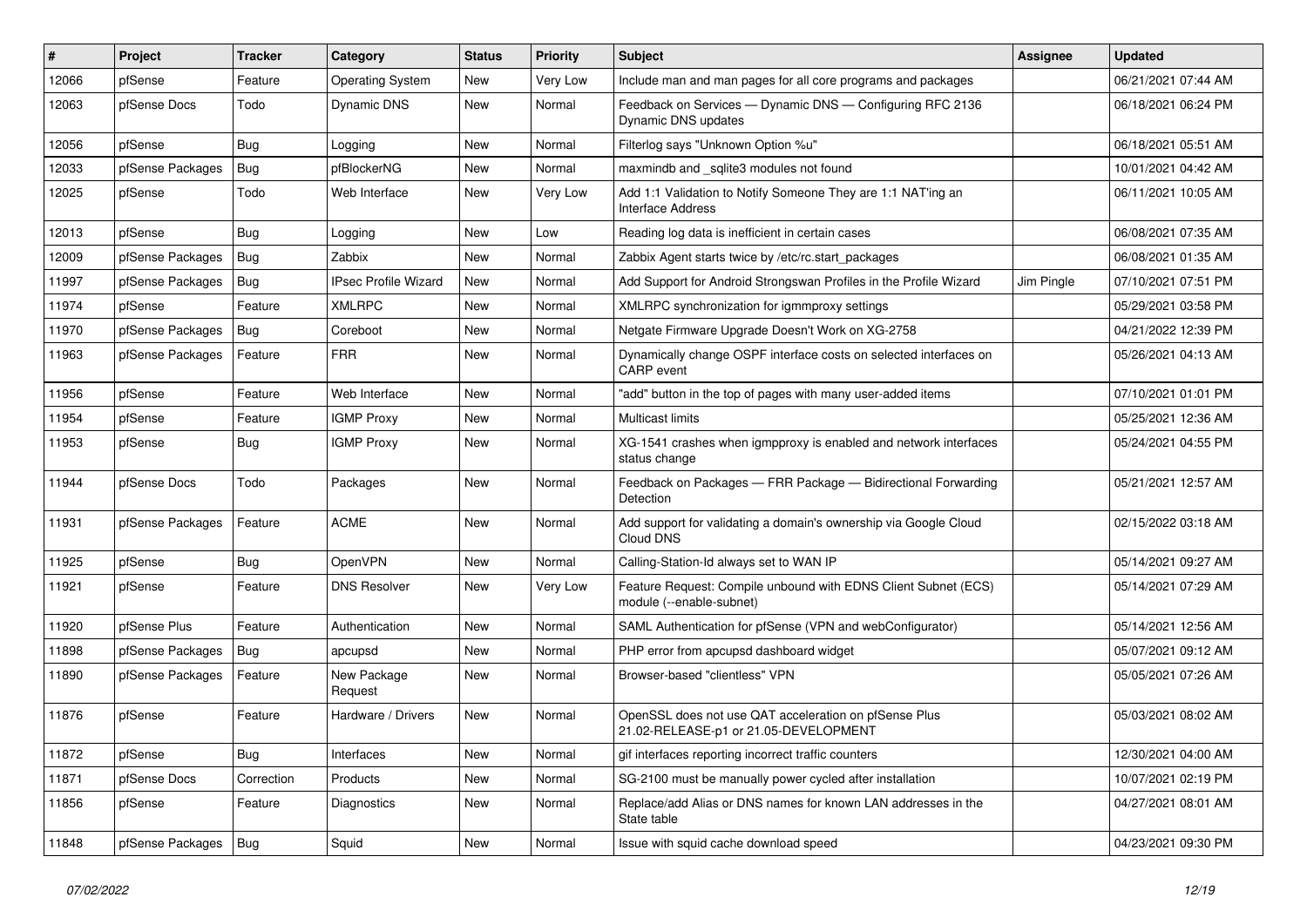| #     | Project          | <b>Tracker</b> | Category                     | <b>Status</b> | <b>Priority</b> | <b>Subject</b>                                                                                           | <b>Assignee</b> | <b>Updated</b>      |
|-------|------------------|----------------|------------------------------|---------------|-----------------|----------------------------------------------------------------------------------------------------------|-----------------|---------------------|
| 11841 | pfSense Packages | Bug            | <b>FRR</b>                   | New           | Normal          | FRR access lists default bahavior changed to permit by default                                           |                 | 04/22/2021 09:52 AM |
| 11837 | pfSense Packages | Feature        | <b>FRR</b>                   | New           | Low             | Increase field length of FRR Networks in Access Lists and Prefix Lists                                   |                 | 04/22/2021 07:10 AM |
| 11835 | pfSense Packages | Bug            | <b>FRR</b>                   | New           | Normal          | FRR OSPF redistributed connected routes disappearing                                                     |                 | 04/22/2021 07:11 AM |
| 11827 | pfSense Packages | Feature        | <b>ACME</b>                  | New           | Normal          | Please include acme deploy folder/scripts                                                                |                 | 03/06/2022 04:31 AM |
| 11826 | pfSense Packages | Feature        | <b>ACME</b>                  | New           | Normal          | Preserve acme SAN Method parameters for new cert creations                                               |                 | 04/20/2021 02:02 PM |
| 11823 | pfSense Packages | Feature        | <b>FRR</b>                   | New           | Normal          | Route handling enhancements                                                                              |                 | 04/19/2021 06:23 PM |
| 11802 | pfSense Packages | <b>Bug</b>     | FreeRADIUS                   | New           | Normal          | FreeRADIUS sync                                                                                          |                 | 05/10/2021 04:18 AM |
| 11797 | pfSense Packages | Bug            | <b>Status Traffic Totals</b> | New           | Normal          | Traffic Totals lost upon reboot when using a ramdisk for /var and /tmp                                   | John Cornwell   | 04/10/2021 06:27 PM |
| 11786 | pfSense          | Bug            | <b>Services</b>              | New           | Normal          | SSH incomplete setup and startup fail while recovering XML backup in<br>a fresh install of pfSense 2.5.0 |                 | 04/17/2021 01:36 PM |
| 11784 | pfSense Packages | Feature        | squidguard                   | New           | Normal          | squidguard auto update blacklist option                                                                  |                 | 04/06/2021 01:53 AM |
| 11780 | pfSense Packages | Bug            | Suricata                     | New           | Very High       | Suricata package fails to prune suricata.log                                                             |                 | 08/06/2021 07:18 AM |
| 11778 | pfSense          | Bug            | OpenVPN                      | New           | Normal          | OpenVPN uses 100% CPU after experiencing packet loss                                                     |                 | 02/28/2022 07:38 AM |
| 11777 | pfSense Packages | Bug            | Unbound                      | New           | Very Low        | Input validation prevents DNS Resolver from being disabled                                               |                 | 04/05/2021 05:51 PM |
| 11772 | pfSense Plus     | Feature        | Multi-WAN                    | New           | Normal          | Layer 2 Tunnel Bonding Capability                                                                        |                 | 06/05/2021 03:27 PM |
| 11770 | pfSense Plus     | Bug            | Hardware / Drivers           | New           | Normal          | Pantech UML295 USB Modem No Longer Functional                                                            |                 | 04/01/2021 11:28 AM |
| 11763 | pfSense Packages | <b>Bug</b>     | Status_Monitoring            | New           | Normal          | Traffic graphs refresh issue                                                                             |                 | 05/03/2021 09:44 AM |
| 11761 | pfSense          | Bug            | L <sub>2</sub> TP            | New           | Normal          | L2TP/IPsec VPN : PPP LCP negotiation occurs before user<br>authentication                                |                 | 03/31/2021 04:52 AM |
| 11759 | pfSense          | Bug            | Dashboard                    | New           | Normal          | Traffic graphs on dashboard double upload on pppoe links                                                 |                 | 12/30/2021 04:00 AM |
| 11757 | pfSense          | Feature        | <b>XMLRPC</b>                | New           | Normal          | Allow XMLRPC sync to bypass default auth server in favor of local<br>database                            |                 | 03/30/2021 03:18 PM |
| 11749 | pfSense Packages | Feature        | pfBlockerNG                  | New           | Normal          | Option to disable NAT rule creation                                                                      |                 | 04/06/2021 11:45 PM |
| 11742 | pfSense Packages | Bug            | Suricata                     | New           | Normal          | Blocking / Unblocking is not working correctly.                                                          |                 | 09/01/2021 11:08 AM |
| 11739 | pfSense Docs     | New Content    | <b>High Availability</b>     | New           | Normal          | Manual Outbound NAT rules in HA setup                                                                    |                 | 07/09/2021 08:26 AM |
| 11732 | pfSense Plus     | Feature        | Hardware / Drivers           | New           | Normal          | Add VXLAN Support to pfSense Plus                                                                        |                 | 03/15/2022 02:35 AM |
| 11731 | pfSense          | Bug            | Hardware / Drivers           | New           | Normal          | Missing support for Realtek USB NICs                                                                     |                 | 03/30/2021 04:32 AM |
| 11730 | pfSense          | Bug            | Web Interface                | New           | Normal          | Improve visibility of option selections in dark themes                                                   |                 | 03/25/2021 09:38 PM |
| 11724 | pfSense          | <b>Bug</b>     | Package System               | New           | Normal          | Packages unexpectedly removed when changing update branches                                              |                 | 03/29/2021 08:09 AM |
| 11717 | pfSense          | Bug            | Rules / NAT                  | New           | Normal          | Incorrect port forwarding rules if Destination port alias is not equal to<br>Redirect target port alias  |                 | 03/22/2021 06:06 AM |
| 11715 | pfSense          | Bug            | OpenVPN                      | New           | Normal          | OpenVPN MTU                                                                                              |                 | 03/22/2021 01:35 AM |
| 11714 | pfSense Docs     | New Content    | <b>High Availability</b>     | New           | Normal          | Feedback on Troubleshooting - Troubleshooting High Availability<br><b>DHCP Failover</b>                  |                 | 03/21/2021 05:58 PM |
| 11703 | pfSense Packages | Feature        | <b>FRR</b>                   | New           | Normal          | add Krill and Routinator support BGP RPKI                                                                |                 | 03/18/2021 07:47 PM |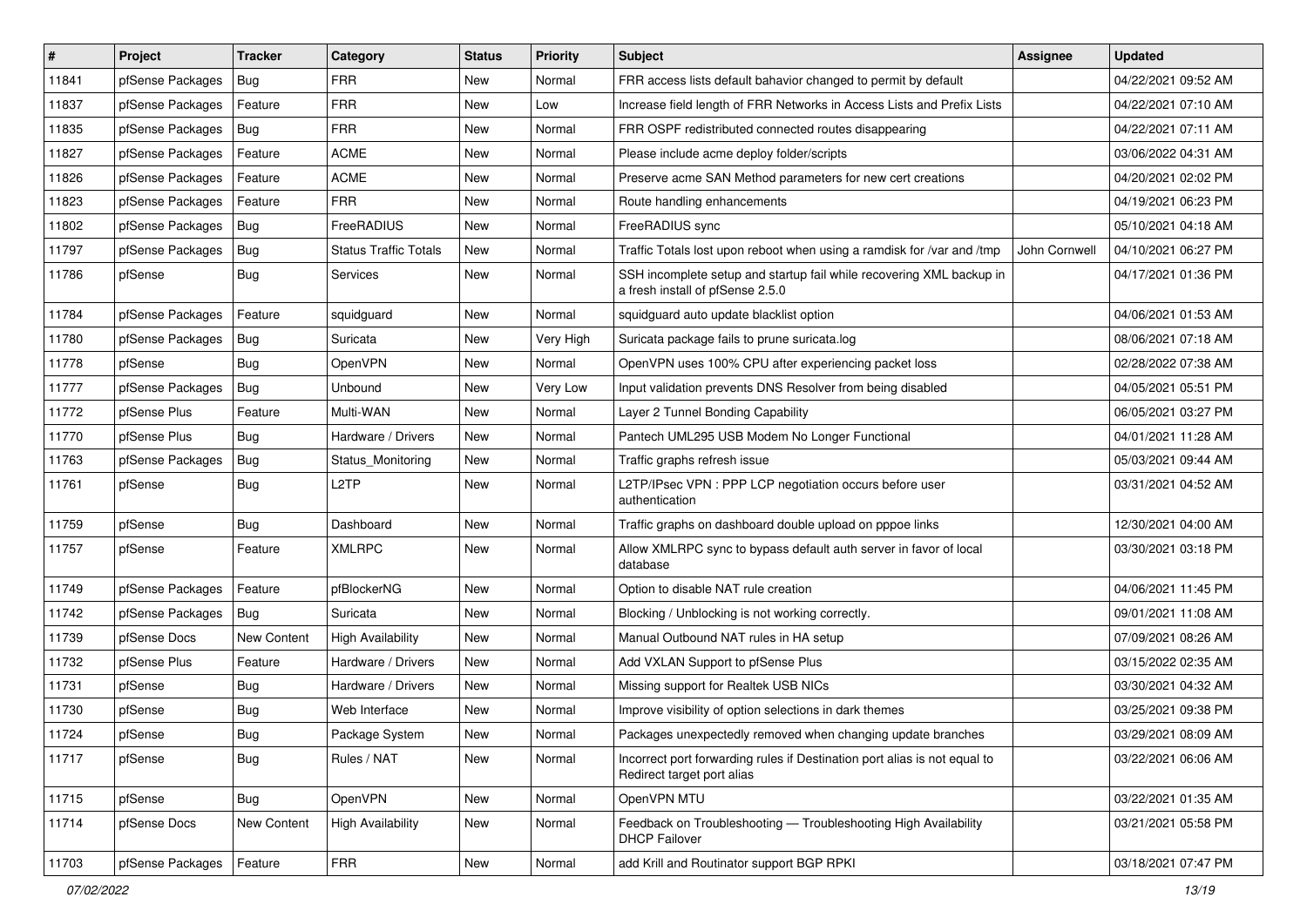| #     | Project          | <b>Tracker</b> | Category               | <b>Status</b> | <b>Priority</b> | <b>Subject</b>                                                                                                                                                                                  | <b>Assignee</b> | <b>Updated</b>      |
|-------|------------------|----------------|------------------------|---------------|-----------------|-------------------------------------------------------------------------------------------------------------------------------------------------------------------------------------------------|-----------------|---------------------|
| 11666 | pfSense          | <b>Bug</b>     | Logging                | New           | Normal          | GUI Firewall log search not parsing filter.log beyond hard coded limit                                                                                                                          |                 | 03/12/2021 11:38 AM |
| 11657 | pfSense          | Bug            | Interfaces             | New           | Normal          | netmap ring reinit error                                                                                                                                                                        |                 | 03/18/2021 10:32 PM |
| 11650 | pfSense Packages | <b>Bug</b>     | <b>FRR</b>             | New           | Very Low        | FRR configuration broken on restore of manually edited FRR config<br>sections                                                                                                                   |                 | 03/10/2021 08:50 AM |
| 11648 | pfSense Docs     | Todo           | Packages               | New           | Normal          | Feedback on Packages - AWS VPC Wizard - pfSense Plus<br><b>Configuration Details</b>                                                                                                            |                 | 03/10/2021 06:30 AM |
| 11641 | pfSense          | Bug            | Interfaces             | New           | Normal          | On xn based interfaces without the VLANMTU flag the first VLAN tag<br>defined does not follow the parent interface MTU settings. All<br>subsequent VLAN tags follow the parent interface's MTU. |                 | 03/09/2021 06:42 PM |
| 11634 | pfSense Packages | Regression     | <b>BIND</b>            | New           | Normal          | bind hangs when pfsense is reconnecting as an openvpn client to a<br>TUN openvpn server                                                                                                         |                 | 03/14/2021 07:23 AM |
| 11626 | pfSense Plus     | Bug            | Authentication         | New           | Normal          | Google LDAP connection failed due to lack of SNI for TLS 1.3                                                                                                                                    | Luiz Souza      | 06/27/2022 07:23 AM |
| 11625 | pfSense          | Feature        | OpenVPN                | New           | Normal          | Cisco-AVPair aliases support                                                                                                                                                                    |                 | 03/05/2021 12:35 AM |
| 11622 | pfSense Docs     | Todo           | <b>IPsec</b>           | New           | Normal          | Update pfSense VPC VPN Configuration Wizard docs                                                                                                                                                |                 | 03/04/2021 09:36 AM |
| 11619 | pfSense          | Bug            | Upgrade                | New           | Normal          | Unable to upgrade 2.4.4-p3 to 2.5/21.02-p1                                                                                                                                                      |                 | 08/15/2021 10:00 AM |
| 11610 | pfSense Packages | <b>Bug</b>     | <b>NET-SNMP</b>        | <b>New</b>    | Normal          | NET-SNMP is not setting the correct permissions on AgentX                                                                                                                                       |                 | 06/28/2021 07:54 AM |
| 11608 | pfSense Docs     | New Content    | Products               | New           | Normal          | Interfaces order of XG-7100 Quad-Port 10GbE Fiber SFP+ Installation<br>Kit                                                                                                                      |                 | 03/03/2021 07:14 AM |
| 11604 | pfSense          | Feature        | WireGuard              | New           | Normal          | WireGuard Dynamic Listen Port Randomization                                                                                                                                                     |                 | 03/19/2021 10:59 AM |
| 11592 | pfSense Packages | <b>Bug</b>     | node_exporter          | New           | Normal          | Node exporter can not read system statistics                                                                                                                                                    |                 | 10/15/2021 09:37 PM |
| 11588 | pfSense          | Feature        | WireGuard              | New           | Low             | Automatically suggest next IP address in Wireguard interface subnet<br>when creating a peer                                                                                                     |                 | 12/22/2021 03:35 AM |
| 11579 | pfSense Packages | Feature        | Snort                  | New           | Normal          | Snort alerts or blocks trigger notifications                                                                                                                                                    |                 | 03/01/2021 03:26 AM |
| 11573 | pfSense Packages | Feature        | New Package<br>Request | New           | Normal          | <b>Custom Commands</b>                                                                                                                                                                          |                 | 03/16/2021 07:28 PM |
| 11572 | pfSense Packages | <b>Bug</b>     | pfBlockerNG            | New           | High            | Auto created firewall rules have IPv4 as protocol only - even for IPv6<br>lists.                                                                                                                |                 | 06/25/2022 10:59 AM |
| 11567 | pfSense Packages | Feature        | Mail report            | New           | Normal          | Email report add a note filed request                                                                                                                                                           |                 | 02/27/2021 03:44 PM |
| 11566 | pfSense          | Bug            | Web Interface          | New           | Low             | Firewall Maximum Table Entries "default size" is whatever is entered                                                                                                                            |                 | 02/27/2021 10:01 AM |
| 11563 | pfSense Packages | Bug            | <b>BIND</b>            | New           | High            | BIND GUI writes TXT records > 255 characters                                                                                                                                                    |                 | 02/27/2021 07:11 AM |
| 11556 | pfSense          | <b>Bug</b>     | Rules / NAT            | <b>New</b>    | Normal          | Kill all states associated with a NAT address                                                                                                                                                   |                 | 03/19/2021 10:29 AM |
| 11548 | pfSense          | <b>Bug</b>     | Rules / NAT            | New           | Normal          | "rule expands to no valid combination" error from port forward<br>automatic rule mixing IPv4 and IPv6 elements                                                                                  |                 | 02/27/2021 03:18 PM |
| 11541 | pfSense          | Bug            | OpenVPN                | New           | Normal          | OpenVPN status does not work properly when set to TCP and<br>Concurrent Connections = 1                                                                                                         |                 | 03/02/2021 02:27 PM |
| 11534 | pfSense Packages | Regression     | FreeRADIUS             | New           | High            | FreeRADIUS EAP anonymous connection forbidden out-of-tunnel                                                                                                                                     |                 | 07/14/2021 02:32 AM |
| 11525 | pfSense Packages | Bug            | Suricata               | New           | Normal          | pfsense 2.5.0 release version for vlan issue to suricata                                                                                                                                        |                 | 11/11/2021 08:16 AM |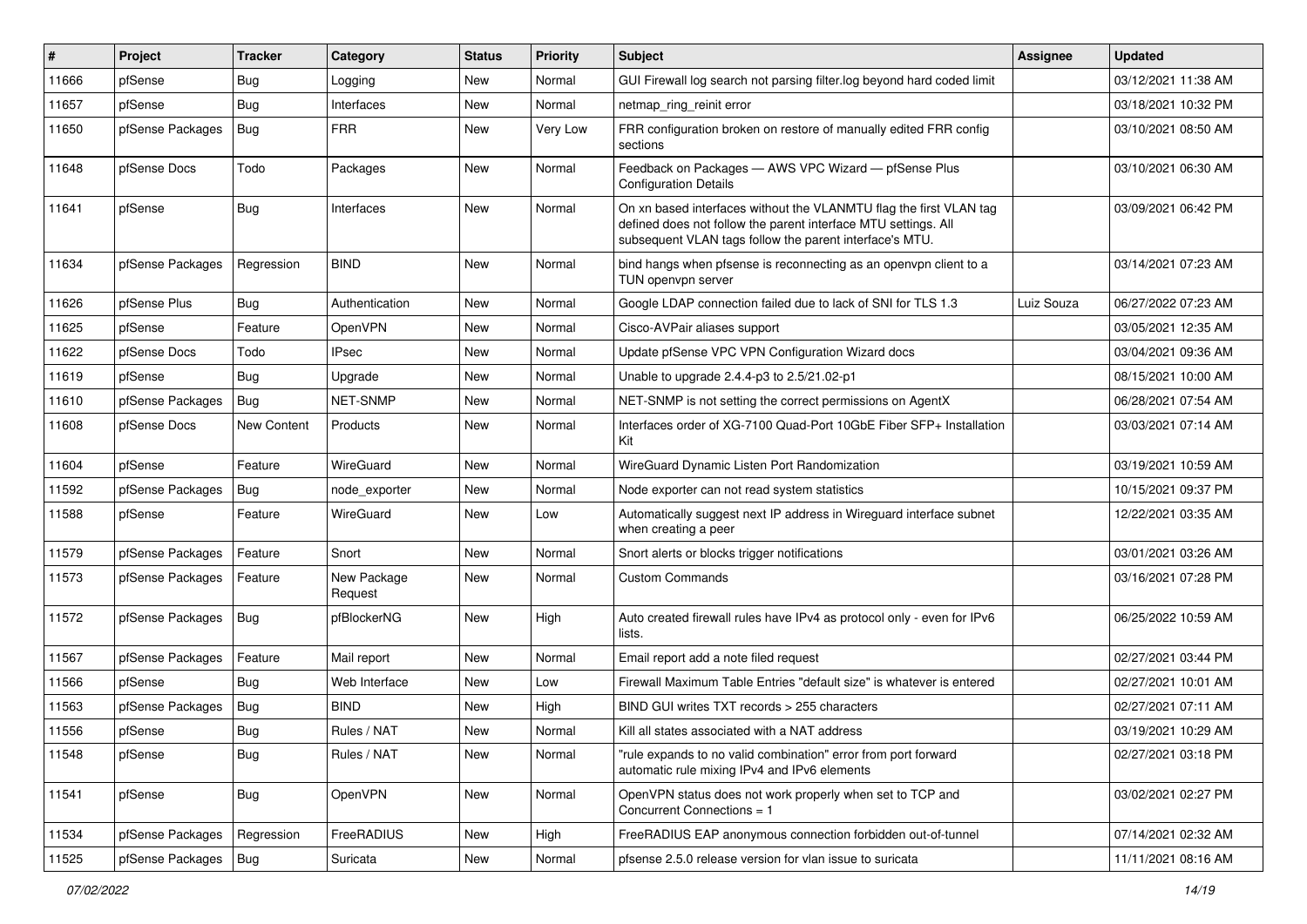| $\vert$ # | Project          | Tracker    | Category                | <b>Status</b> | <b>Priority</b> | <b>Subject</b>                                                                                                   | Assignee            | <b>Updated</b>      |
|-----------|------------------|------------|-------------------------|---------------|-----------------|------------------------------------------------------------------------------------------------------------------|---------------------|---------------------|
| 11522     | pfSense Packages | Bug        | Zabbix                  | New           | Normal          | fping6 error                                                                                                     |                     | 02/24/2021 07:13 AM |
| 11509     | pfSense Packages | Bug        | <b>LCDProc</b>          | New           | Low             | LCD package - not starting at boot - stop and start in Status Window<br>not possible                             |                     | 02/23/2021 10:55 AM |
| 11503     | pfSense          | <b>Bug</b> | OpenVPN                 | New           | Normal          | Using multiple authentication backends on an OpenVPN server fails                                                |                     | 02/23/2021 12:23 PM |
| 11498     | pfSense          | Feature    | WireGuard               | New           | Normal          | WireGuard does not pass multicast traffic to peer                                                                | Peter Grehan        | 03/19/2021 10:59 AM |
| 11493     | pfSense Packages | Bug        | Zabbix                  | New           | Very Low        | After upgrade zabbix proxy wont start                                                                            |                     | 02/21/2021 05:31 AM |
| 11490     | pfSense Packages | Bug        | Service Watchdog        | New           | Very Low        | Service Watchdog - Impacts Reboots and Package Updates                                                           |                     | 02/22/2021 12:07 PM |
| 11479     | pfSense Packages | Bug        | snmptt                  | New           | Normal          | snmptt 1.4.2 does not work in daemon mode                                                                        |                     | 02/20/2021 04:37 PM |
| 11473     | pfSense          | <b>Bug</b> | Web Interface           | New           | Normal          | System Activity shows invalid data on SG-3100                                                                    |                     | 02/19/2021 08:12 PM |
| 11471     | pfSense Docs     | Todo       | Development             | New           | Low             | Feedback on Development - Developing Packages                                                                    | Jim Pingle          | 02/19/2021 02:52 PM |
| 11440     | pfSense          | Feature    | Web Interface           | New           | Low             | Expand collapsed sections by clicking anywhere on header                                                         |                     | 10/28/2021 01:35 PM |
| 11438     | pfSense          | Feature    | Hardware / Drivers      | New           | Low             | Allow multiple cryptographic accelerator modules to be loaded at the<br>same time                                |                     | 02/18/2021 12:40 PM |
| 11430     | pfSense          | Bug        | Interfaces              | New           | Normal          | PHP console spam after Assigning Interfaces                                                                      |                     | 10/09/2021 10:37 AM |
| 11429     | pfSense          | <b>Bug</b> | Web Interface           | New           | Normal          | System Log / Settings form activates "Reset Log Files" button on enter                                           |                     | 10/28/2021 01:35 PM |
| 11418     | pfSense          | Bug        | <b>IPsec</b>            | New           | Very Low        | 'NAT-T: Force' is broken for IPv6 IPsec                                                                          |                     | 02/16/2021 08:25 AM |
| 11414     | pfSense Packages | Bug        | pfBlockerNG             | New           | Normal          | Enabling feed "Public_DNS4_all" breaks some Google services                                                      |                     | 02/13/2021 02:46 AM |
| 11412     | pfSense          | Bug        | Interfaces              | New           | Normal          | LLDPD Package Doesn't Work with Switchports                                                                      |                     | 02/12/2021 08:12 PM |
| 11411     | pfSense Packages | Feature    | New Package<br>Request  | New           | Normal          | Smokeping as a default latency measurement tool                                                                  |                     | 02/12/2021 09:29 PM |
| 11410     | pfSense Packages | Feature    | New Package<br>Request  | New           | Normal          | adding bpytop (former Bashtop)                                                                                   |                     | 07/26/2021 12:33 PM |
| 11398     | pfSense Packages | Bug        | pfBlockerNG             | New           | Normal          | pfBlocker upgrade hangs forever                                                                                  |                     | 04/21/2022 12:39 PM |
| 11379     | pfSense          | Feature    | <b>Captive Portal</b>   | New           | Normal          | <b>Template Roll Printer</b>                                                                                     |                     | 02/07/2021 05:26 AM |
| 11375     | pfSense Packages | Bug        | apcupsd                 | New           | Normal          | UPS Type <blank> for USB APC</blank>                                                                             |                     | 02/26/2021 11:10 AM |
| 11369     | pfSense          | Feature    | <b>Operating System</b> | New           | Low             | add Enabling IPv6 Source Address Validation support                                                              |                     | 02/04/2021 10:03 AM |
| 11363     | pfSense          | <b>Bug</b> | Installer               | New           | Normal          | Clean Install 2.5.0 fails due to hardware incompability                                                          |                     | 02/04/2021 11:06 AM |
| 11352     | pfSense          | Bug        | FreeBSD                 | New           | Low             | CTF types > 2^15 in the pfSense kernel config results in DTrace failing                                          | Scott Long          | 03/17/2021 02:52 AM |
| 11335     | pfSense          | <b>Bug</b> | Interfaces              | New           | Normal          | Spoofing the MAC on a LAGG interface does not work for some NIC<br>types.                                        |                     | 01/29/2021 09:10 AM |
| 11324     | pfSense          | Feature    | Logging                 | New           | Normal          | Separate syslog "Remote log servers" Parameters                                                                  |                     | 01/27/2021 10:47 AM |
| 11302     | pfSense          | Feature    | WireGuard               | New           | Normal          | WireGuard XMLRPC sync                                                                                            |                     | 03/19/2021 10:59 AM |
| 11296     | pfSense          | <b>Bug</b> | Routing                 | New           | Normal          | Static route targets may still reachable via default route when the<br>gateway they should route through is down | <b>Viktor Gurov</b> | 06/28/2022 12:01 PM |
| 11280     | pfSense          | Todo       | WireGuard               | New           | Normal          | Add WireGuard to ALTQ list                                                                                       |                     | 04/27/2021 12:32 PM |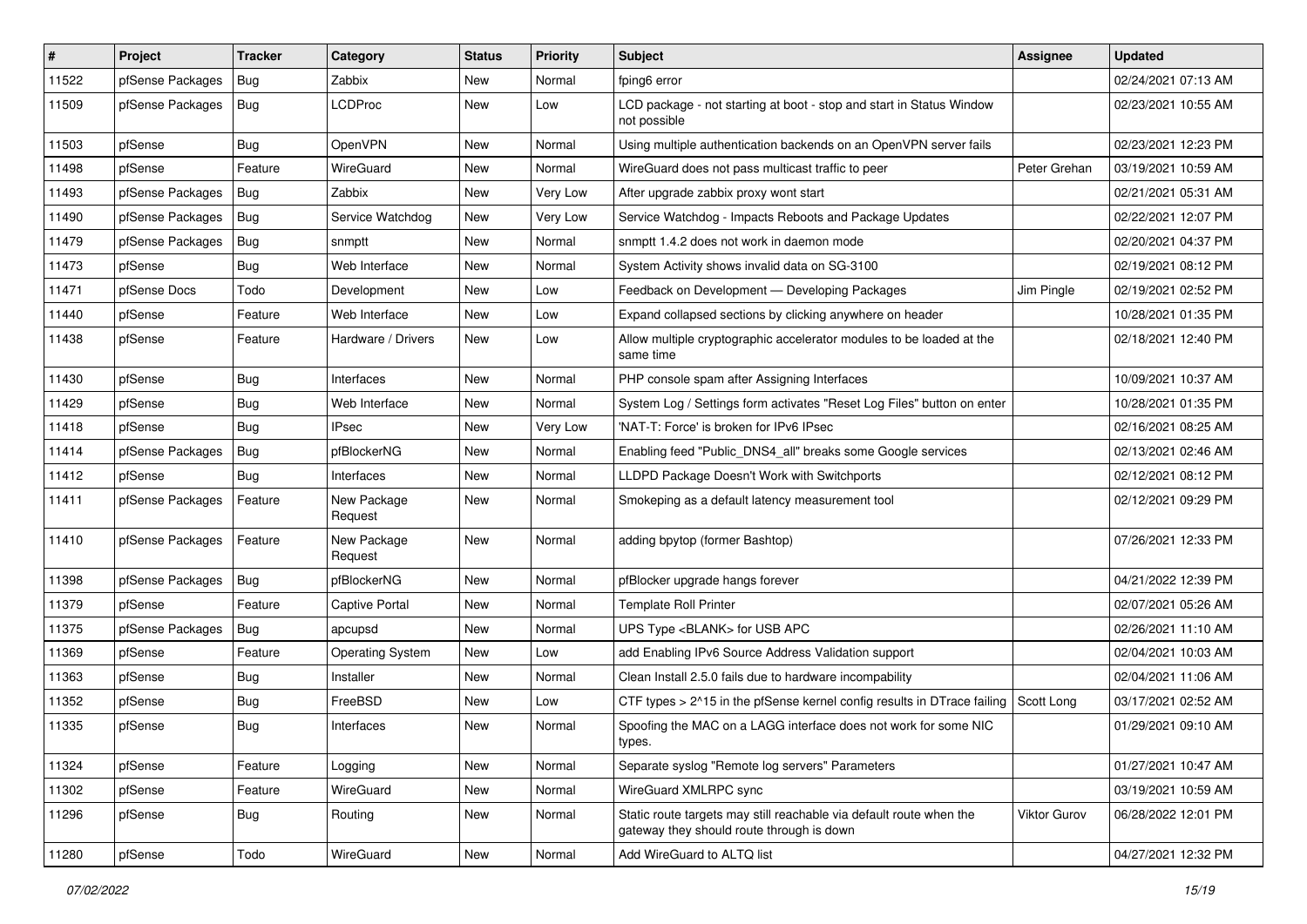| $\sharp$ | Project          | <b>Tracker</b> | Category                 | <b>Status</b> | <b>Priority</b> | Subject                                                                                                                          | <b>Assignee</b> | <b>Updated</b>      |
|----------|------------------|----------------|--------------------------|---------------|-----------------|----------------------------------------------------------------------------------------------------------------------------------|-----------------|---------------------|
| 11270    | pfSense          | Feature        | VPN (Multiple Types)     | New           | Low             | Consider integrating Nebula mesh VPN                                                                                             |                 | 01/20/2021 03:34 PM |
| 11268    | pfSense          | Bug            | Web Interface            | New           | Normal          | Cookie named 'id' prevents Edit form fields being set properly                                                                   |                 | 09/03/2021 06:16 AM |
| 11266    | pfSense Packages | Feature        | AutoConfigBackup         | New           | Very Low        | Give an option to list restore point in "reverse" order/latest at the top.                                                       |                 | 01/19/2021 06:58 PM |
| 11262    | pfSense          | Feature        | Rules / NAT              | New           | Normal          | Time Based Rules - selects all days in the current month                                                                         |                 | 04/27/2021 12:32 PM |
| 11261    | pfSense Packages | Bug            | pfBlockerNG              | New           | Normal          | pfBlockerNG ASN numbers in IPv4 (/IPv6) Custom_List generate<br>error(s) "Invalid numeric literal at line 1, column 7"           |                 | 01/28/2021 08:34 AM |
| 11260    | pfSense Packages | Feature        | pfBlockerNG              | New           | Normal          | pfBlockerNG: predefined ASN groups for Google, Facebook, Apple,<br>etc with useful selections                                    |                 | 01/18/2021 03:46 PM |
| 11257    | pfSense          | Feature        | Upgrade                  | New           | Normal          | Installed Packages: Update all button                                                                                            |                 | 01/18/2021 10:45 AM |
| 11243    | pfSense          | Feature        | Interfaces               | New           | Normal          | individual pfctl snort2c tables per interface only blocking IPs for<br>specific interface when a rule triggers in snort/suricata |                 | 01/14/2021 03:02 PM |
| 11235    | pfSense Packages | Bug            | Filer                    | New           | Normal          | Filer run script when "state" unchanged                                                                                          |                 | 01/08/2021 07:24 AM |
| 11232    | pfSense          | Bug            | <b>Operating System</b>  | New           | Normal          | Fix pfSense_fsync                                                                                                                |                 | 01/08/2021 08:53 AM |
| 11227    | pfSense Packages | Feature        | pfBlockerNG              | New           | Normal          | Feeds update                                                                                                                     |                 | 01/07/2021 12:11 AM |
| 11213    | pfSense          | Feature        | Gateways                 | New           | Low             | Option to mark gateway as down directly from Table                                                                               |                 | 01/03/2021 07:09 AM |
| 11209    | pfSense Packages | Feature        | pfBlockerNG              | New           | Normal          | pfBlockerNG soft blocking                                                                                                        |                 | 01/01/2021 02:07 PM |
| 11203    | pfSense          | Bug            | Certificates             | New           | Normal          | certificate manager very slow                                                                                                    |                 | 12/31/2020 11:57 AM |
| 11200    | pfSense Packages | Feature        | Squid                    | New           | Normal          | Squid reverse proxy + multiple ssl certificates                                                                                  |                 | 12/31/2020 03:50 AM |
| 11195    | pfSense Docs     | Correction     | Recipes                  | New           | Normal          | Feedback on pfSense Configuration Recipes - Accessing a<br>CPE/Modem from Inside the Firewall                                    | Jim Pingle      | 12/30/2020 01:13 PM |
| 11189    | pfSense          | Feature        | <b>Captive Portal</b>    | New           | Normal          | Captive Portal - Tarpit option                                                                                                   |                 | 12/23/2020 06:44 PM |
| 11184    | pfSense          | Bug            | FreeBSD                  | New           | Normal          | PF: State policy cannot be configurable                                                                                          |                 | 02/09/2021 02:43 AM |
| 11182    | pfSense Packages | Bug            | <b>NRPE</b>              | New           | Normal          | NRPE in HA syncs the bind IP                                                                                                     |                 | 12/01/2021 02:15 AM |
| 11178    | pfSense Packages | Feature        | Filer                    | New           | Normal          | Filer do not ask what to do with previous filename                                                                               |                 | 12/31/2020 02:45 AM |
| 11177    | pfSense          | Bug            | Dynamic DNS              | New           | Normal          | DDNSv6 not using Check IP Services                                                                                               |                 | 12/21/2020 05:02 AM |
| 11172    | pfSense Docs     | New Content    | Products                 | New           | Normal          | Interfaces order of 10 Gigabit Quad-Port SFP+ Intel® X710BM2 Card                                                                |                 | 12/18/2020 01:28 PM |
| 11169    | pfSense          | Feature        | Interfaces               | New           | Very Low        | Changing interface index order                                                                                                   |                 | 12/17/2020 05:44 AM |
| 11165    | pfSense Packages | Feature        | OpenVPN Client<br>Export | New           | Very Low        | OpenVPN Exporter - Allow for name customization                                                                                  |                 | 07/10/2021 12:58 PM |
| 11158    | pfSense Packages | Bug            | <b>FRR</b>               | New           | High            | FRR Prefix Lists                                                                                                                 |                 | 12/30/2020 04:55 PM |
| 11156    | pfSense Packages | Feature        | pfBlockerNG              | New           | Normal          | Add an option include subdomains for the noAAAA feature                                                                          |                 | 12/11/2020 10:19 AM |
| 11149    | pfSense          | <b>Bug</b>     | <b>DHCP Relay</b>        | New           | Normal          | DHCP relay won't start with DHCP server behind gateway                                                                           |                 | 03/22/2021 05:13 AM |
| 11147    | pfSense          | <b>Bug</b>     | Dynamic DNS              | New           | Normal          | Domeneshop DynDNS IPv4 and IPv6                                                                                                  |                 | 12/09/2020 11:47 PM |
| 11145    | pfSense Docs     | Correction     | Virtualization           | New           | Very Low        | Feedback on pfSense Configuration Recipes - Virtualizing pfSense<br>with Hyper-V                                                 | Jim Pingle      | 03/06/2021 04:14 PM |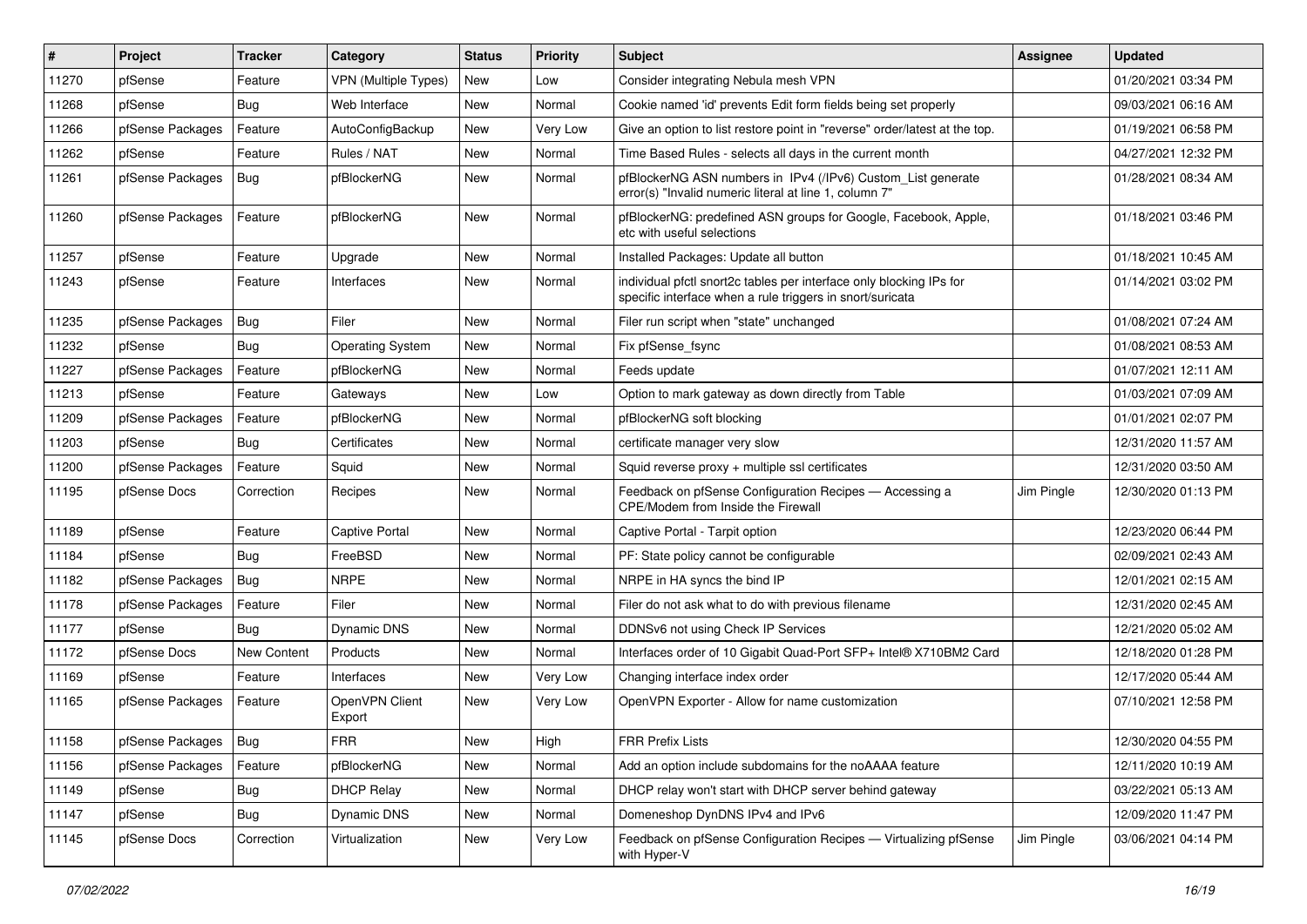| $\vert$ # | Project          | <b>Tracker</b> | Category                | <b>Status</b> | <b>Priority</b> | Subject                                                                                              | <b>Assignee</b> | <b>Updated</b>      |
|-----------|------------------|----------------|-------------------------|---------------|-----------------|------------------------------------------------------------------------------------------------------|-----------------|---------------------|
| 11139     | pfSense Docs     | Correction     | <b>VLANs</b>            | New           | Normal          | <b>Bridges and VLANs</b>                                                                             |                 | 07/01/2022 07:19 AM |
| 11138     | pfSense Packages | Feature        | FreeRADIUS              | New           | Normal          | new WebGUI checkboxes needed                                                                         |                 | 12/07/2020 08:28 AM |
| 11110     | pfSense          | Bug            | Backup / Restore        | New           | Normal          | Backup file should be checked before restoring a specific area                                       |                 | 12/05/2020 02:50 PM |
| 11099     | pfSense Packages | Feature        | pfBlockerNG             | New           | Normal          | DNSBL blocking by schedule                                                                           |                 | 11/25/2020 12:12 AM |
| 11093     | pfSense          | Bug            | Wireless                | New           | Low             | ral(4) driver non-functional in arm64                                                                |                 | 11/21/2020 10:45 AM |
| 11092     | pfSense Packages | Feature        | pfBlockerNG             | New           | Normal          | Detecting DNS tunneling                                                                              |                 | 11/21/2020 04:53 AM |
| 11091     | pfSense          | Bug            | Interfaces              | New           | Normal          | Interfaces set as disabled in the configuration have an UP status in the<br>operating system at boot | Viktor Gurov    | 06/28/2022 12:01 PM |
| 11084     | pfSense          | Feature        | <b>Dynamic DNS</b>      | New           | Normal          | Dynamic DNS include option to specify virtual IP addresses                                           |                 | 11/19/2020 01:26 PM |
| 11074     | pfSense Packages | <b>Bug</b>     | <b>BIND</b>             | New           | Low             | bind Zone Settings Zones, Save button opens "Confirmation required<br>to save changes"               |                 | 11/16/2020 11:08 AM |
| 11071     | pfSense Docs     | New Content    | <b>DHCP</b>             | New           | Normal          | Feedback on Services - IPv6 Router Advertisements                                                    | Jim Pingle      | 12/08/2020 09:25 AM |
| 11067     | pfSense Docs     | Correction     | Wireless                | New           | Normal          | Feedback on Wireless - Recommended Wireless Hardware                                                 | Jim Pingle      | 11/16/2020 07:17 AM |
| 11056     | pfSense          | Feature        | Interfaces              | New           | Normal          | Add option to disable flow-control on interfaces in GUI                                              |                 | 11/11/2020 04:41 PM |
| 11040     | pfSense Packages | Bug            | pfBlockerNG             | New           | Normal          | pfb filter core faults when clearing firewall log                                                    |                 | 11/07/2020 01:44 PM |
| 11036     | pfSense Packages | Bug            | haproxy                 | New           | Normal          | <b>HAproxy ACL</b>                                                                                   |                 | 02/11/2022 11:27 AM |
| 11026     | pfSense Packages | Feature        | FreeRADIUS              | New           | Low             | Feedback on Packages - FreeRADIUS package                                                            |                 | 11/02/2020 07:21 AM |
| 11004     | pfSense          | Feature        | DHCP (IPv4)             | New           | Low             | DHCP reservations with no IP address show entries in DHCP leases                                     |                 | 10/26/2020 07:22 AM |
| 11000     | pfSense Packages | Bug            | haproxy                 | New           | Very Low        | haproxy deprecated trick suggested                                                                   |                 | 12/23/2020 02:55 PM |
| 10995     | pfSense          | Feature        | <b>Operating System</b> | New           | Low             | Remove VMware MSI-X from the PCI blacklist.                                                          |                 | 10/20/2020 11:40 AM |
| 10994     | pfSense Packages | Bug            | squidguard              | New           | Low             | SquidGuard Blacklists Restore Default button does not work                                           |                 | 10/20/2020 12:26 PM |
| 10989     | pfSense Packages | Bug            | Snort                   | New           | Low             | Snort alert page has hidden characters in IPv6 address                                               |                 | 10/17/2020 04:06 PM |
| 10980     | pfSense          | Bug            | <b>Operating System</b> | New           | Normal          | rc.local is executed at login by rc.initial, and not at boot time.                                   |                 | 10/19/2020 09:39 AM |
| 10962     | pfSense          | Feature        | Dynamic DNS             | New           | Normal          | Add Cpanel support for Dynamic DNS Clients                                                           |                 | 12/28/2020 01:56 PM |
| 10952     | pfSense          | Bug            | Rules / NAT             | New           | Low             | Inconsistency in Subnet Defaults Between Firewall Rules and Interface<br><b>Address Assignments</b>  |                 | 10/09/2020 12:50 PM |
| 10935     | pfSense Packages | Bug            | <b>FRR</b>              | New           | Normal          | FRR 0.6.7-6 - BGPD service recycled IPv6 without Route Map                                           |                 | 12/30/2020 05:00 PM |
| 10924     | pfSense Docs     | Correction     | Recipes                 | New           | Normal          | Feedback on Virtualization - Virtualizing pfSense with VMware<br>vSphere / ESXi                      | Jim Pingle      | 09/23/2020 03:46 PM |
| 10918     | pfSense          | Feature        | Aliases / Tables        | New           | Low             | IP Aliases de-duplication                                                                            |                 | 12/13/2020 11:37 PM |
| 10909     | pfSense Packages | Feature        | <b>PIMD</b>             | New           | Normal          | #define MAXVIFS 32 to 64                                                                             |                 | 04/21/2022 12:39 PM |
| 10892     | pfSense          | <b>Bug</b>     | Rules / NAT             | New           | Low             | Large number of VLAN/LANs make floating rules are to read                                            | Jared Dillard   | 02/01/2021 03:29 PM |
| 10890     | pfSense          | Feature        | Interfaces              | New           | Normal          | Allow multiple assigned interfaces to track status of a single switch port                           |                 | 09/14/2020 07:20 AM |
| 10875     | pfSense          | <b>Bug</b>     | Gateways                | New           | Normal          | PPP periodic reset does not fully restore gateway group round-robin<br>functionality                 | Luiz Souza      | 11/05/2020 07:44 AM |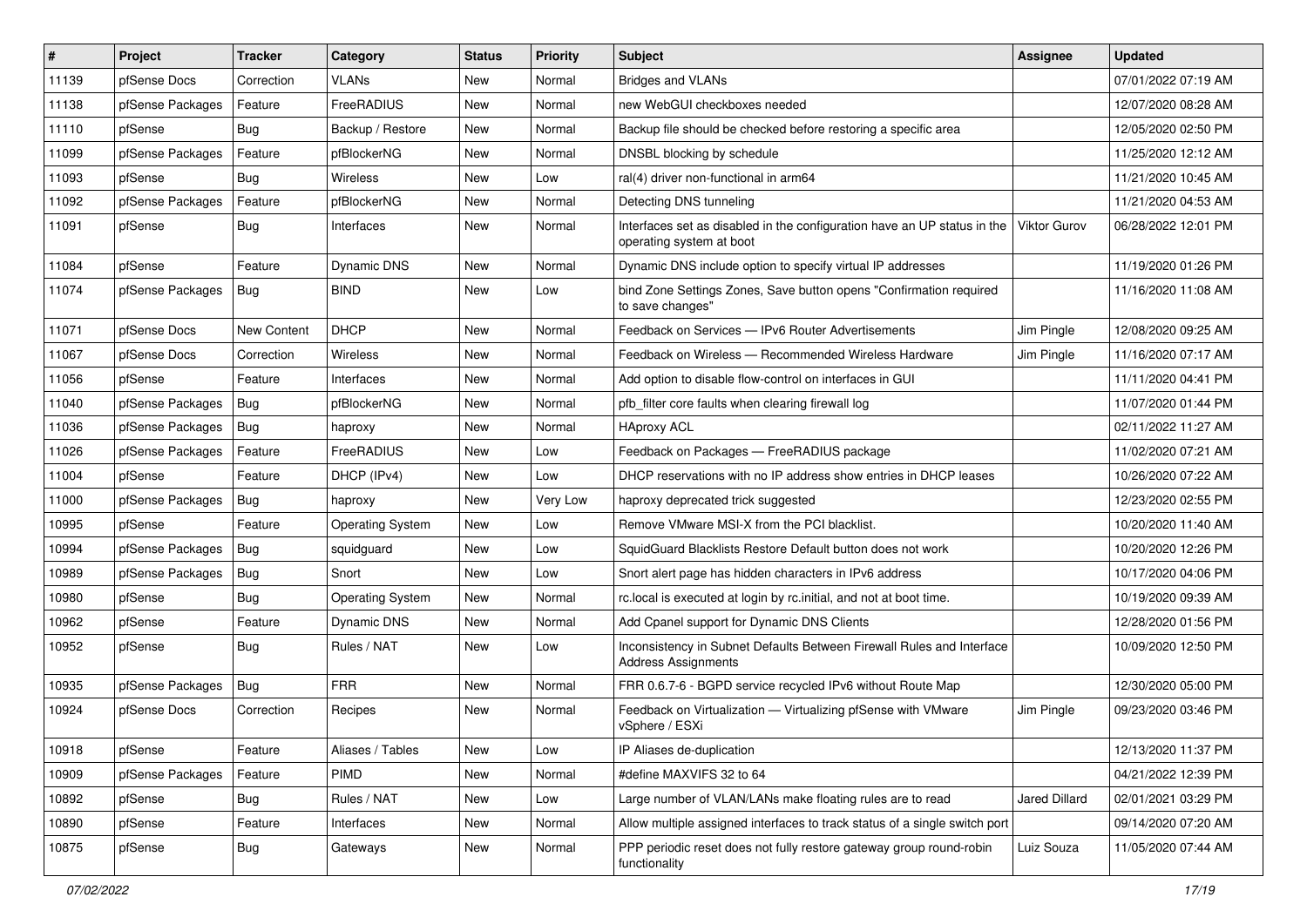| #     | Project          | <b>Tracker</b> | Category                 | <b>Status</b> | <b>Priority</b> | Subject                                                                                   | <b>Assignee</b> | <b>Updated</b>      |
|-------|------------------|----------------|--------------------------|---------------|-----------------|-------------------------------------------------------------------------------------------|-----------------|---------------------|
| 10865 | pfSense Packages | Feature        | squidguard               | New           | Normal          | squidGuard lacks options to send traffic action logs to syslog server                     |                 | 09/05/2020 01:21 AM |
| 10845 | pfSense Packages | Bug            | apcupsd                  | New           | Normal          | apcupsd doesn't stop when not enabled                                                     |                 | 08/24/2020 10:16 AM |
| 10843 | pfSense          | Feature        | Authentication           | New           | Normal          | Allow user manager settings to specify multiple authentication servers                    |                 | 01/13/2022 07:22 AM |
| 10841 | pfSense Packages | Feature        | pfBlockerNG              | New           | Normal          | Allow per Source/VLAN/Network individual black&whitelists                                 |                 | 10/18/2020 07:42 AM |
| 10839 | pfSense          | Feature        | Traffic Shaper (ALTQ)    | <b>New</b>    | Normal          | Add popular messengers to the Traffic Shaper Wizard                                       |                 | 08/18/2020 10:07 AM |
| 10833 | pfSense          | Bug            | Configuration<br>Backend | New           | Normal          | unbound exits on configuration error when link status flaps on LAN<br>interface           |                 | 08/13/2020 11:53 PM |
| 10831 | pfSense Packages | Feature        | New Package<br>Request   | New           | Very Low        | Integration of nntp-proxy into pfsense                                                    |                 | 08/13/2020 09:09 AM |
| 10822 | pfSense          | Bug            | DHCP (IPv6)              | New           | Normal          | Deprecated IPv6 prefix won't be announced as deprecated to clients                        |                 | 08/10/2020 09:23 AM |
| 10821 | pfSense Docs     | Correction     | General                  | New           | Normal          | Use neutral language alternatives                                                         | Jim Pingle      | 09/23/2020 10:43 AM |
| 10818 | pfSense Packages | Feature        | New Package<br>Request   | New           | Normal          | <b>UDP Broadcast Relay</b>                                                                |                 | 05/31/2022 02:13 AM |
| 10805 | pfSense          | Feature        | Hardware / Drivers       | New           | Normal          | Intel QAT (QuickAssist) encryption support for PfSense                                    |                 | 07/31/2020 03:13 PM |
| 10802 | pfSense          | Feature        | DHCP (IPv4)              | New           | Very Low        | Seperator for DHCP Static Mapped leases                                                   |                 | 07/31/2020 10:30 AM |
| 10791 | pfSense Packages | Bug            | <b>PIMD</b>              | New           | Normal          | Valid (vlan)interfaces do not get vif reporting "Invalid phyint address"                  |                 | 10/06/2020 09:20 AM |
| 10783 | pfSense Packages | Bug            | ntop                     | New           | Normal          | NtopNG is very unstable on arm64                                                          |                 | 07/22/2020 09:07 AM |
| 10765 | pfSense          | Bug            | Authentication           | New           | Normal          | Ampersands in Idap extended query are escaped twice                                       |                 | 09/02/2020 07:55 AM |
| 10760 | pfSense Packages | <b>Bug</b>     | <b>BIND</b>              | New           | High            | pfSense BIND 9.14.12 server terminates due to assertion failure                           |                 | 07/11/2020 04:53 PM |
| 10732 | pfSense          | Feature        | <b>High Availability</b> | New           | Very Low        | Warning banner for secondary HA node                                                      |                 | 12/23/2021 03:34 AM |
| 10731 | pfSense          | Feature        | <b>XMLRPC</b>            | New           | Very Low        | XML-sync primary/secondary config flag                                                    |                 | 07/06/2020 03:52 PM |
| 10729 | pfSense          | Bug            | Package System           | New           | Normal          | Certificate verification failed for pkg.freebsd.org                                       |                 | 07/05/2020 01:12 AM |
| 10726 | pfSense          | Bug            | Rules / NAT              | New           | Normal          | Sticky-connections option is bugged - sticky-address cannot be<br>redefined               |                 | 11/12/2020 10:12 AM |
| 10718 | pfSense          | Feature        | <b>Notifications</b>     | New           | Normal          | Email notifications - add new field to enter a from: name                                 |                 | 07/01/2020 09:08 AM |
| 10715 | pfSense          | Bug            | <b>DHCP Relay</b>        | New           | Normal          | DHCPv6 relay always uses the "first" IPv6 address of an interface                         |                 | 06/29/2020 05:01 AM |
| 10714 | pfSense          | <b>Bug</b>     | DHCP (IPv6)              | New           | Normal          | radvd only gives out the prefix of the "first" IPv6 address of an interface               |                 | 10/06/2020 01:03 PM |
| 10712 | pfSense          | <b>Bug</b>     | Rules / NAT              | New           | Normal          | "default allow LAN IPv6 to any" rule does not work right after boot<br>when using IPv6 PD |                 | 06/30/2020 12:17 AM |
| 10708 | pfSense          | Bug            | Upgrade                  | New           | Normal          | ZFS bootpool boot symlink issue                                                           | Luiz Souza      | 03/08/2021 07:03 AM |
| 10701 | pfSense          | Bug            | Web Interface            | New           | Very Low        | Firewall Log too wide with Rule Description Column                                        |                 | 06/25/2020 07:36 AM |
| 10695 | pfSense Packages | <b>Bug</b>     | FreeRADIUS               | New           | Normal          | FreeRadius Accounting skipping MBs after reboot due to power down                         |                 | 06/24/2020 04:49 AM |
| 10693 | pfSense Packages | <b>Bug</b>     | <b>BIND</b>              | New           | Normal          | pfSense Bind Zone Editor UI does not update zone serial number<br>when a change is made   |                 | 09/01/2021 12:51 AM |
| 10690 | pfSense          | <b>Bug</b>     | Installer                | New           | Low             | Not possible to make UFS install on ZFS formatted drive                                   |                 | 04/21/2022 12:39 PM |